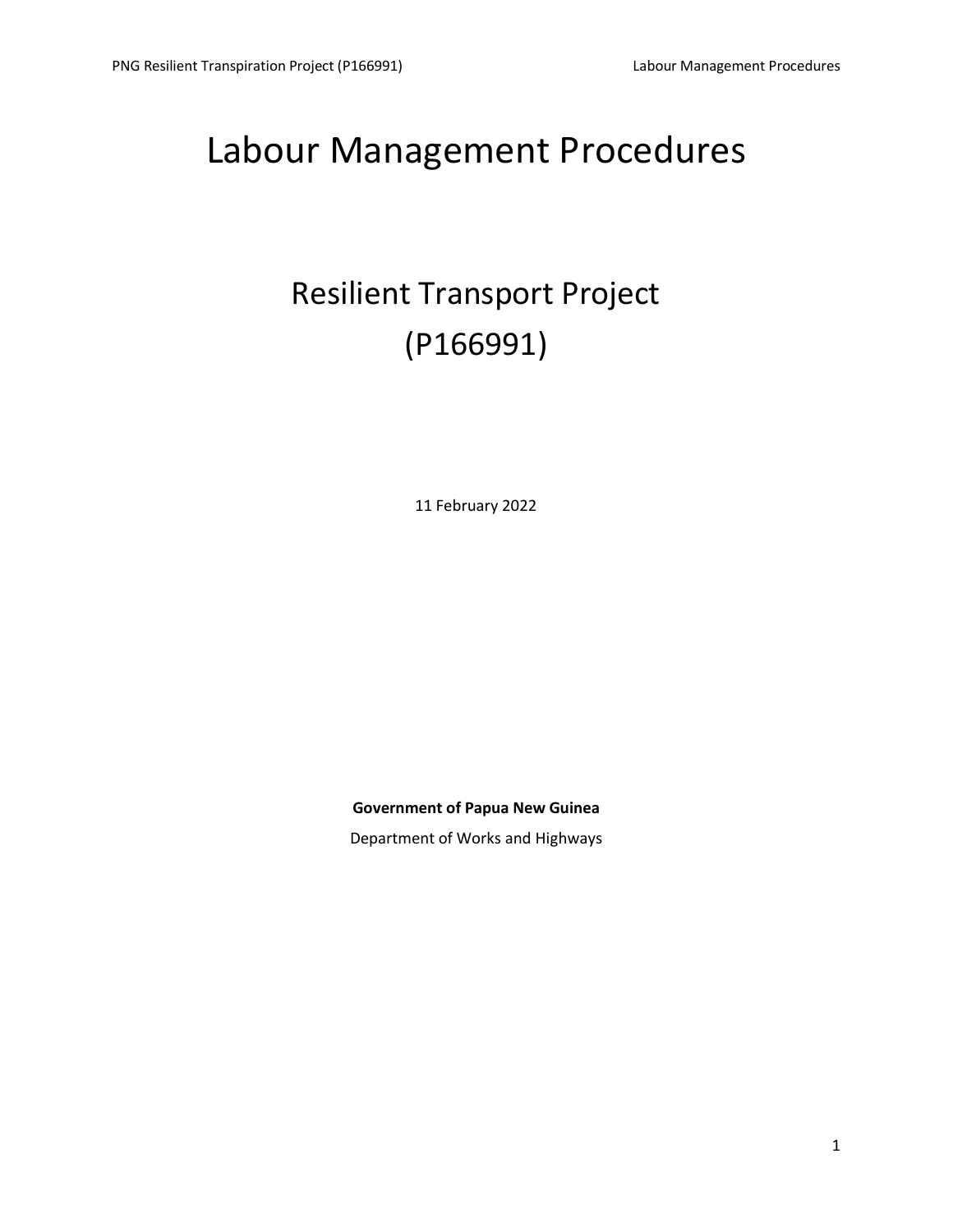#### **Document Control**

| <b>Version</b>   | Date              | <b>Description</b>    |
|------------------|-------------------|-----------------------|
| Rev <sub>0</sub> | 19 November 2021  | 1 <sup>st</sup> Draft |
| Rev1             | 21 December, 2021 | $2nd$ Draft           |
| Rev2             | 11 February, 2022 | Final                 |
|                  |                   |                       |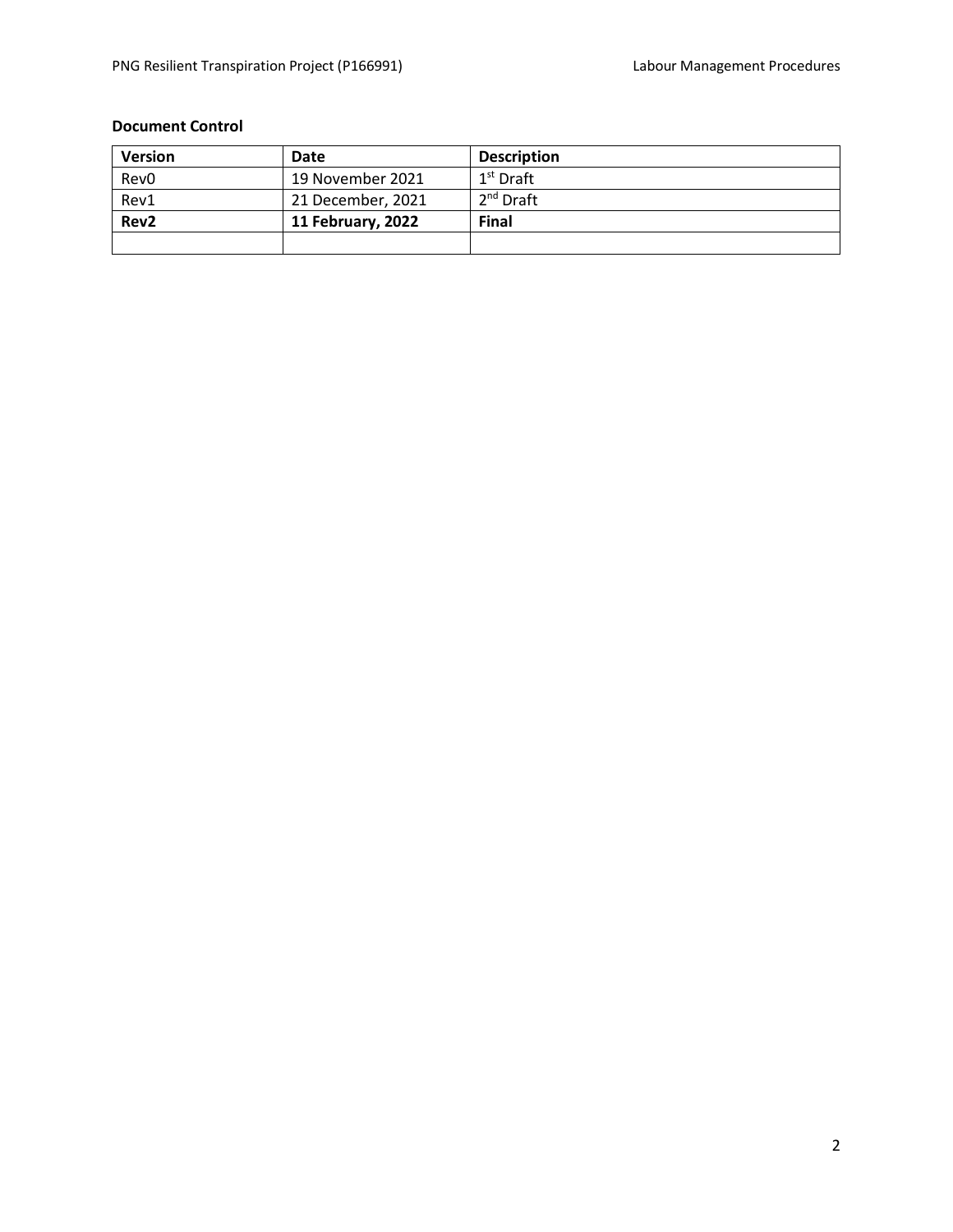**Acronyms**

| <b>DOWH</b>    | Department of Works and Highways                      |
|----------------|-------------------------------------------------------|
| <b>E&amp;S</b> | <b>Environmental and Social</b>                       |
| <b>ESCP</b>    | <b>Environmental and Social Commitment Plan</b>       |
| <b>ESF</b>     | World Bank's Environmental and Social Framework (ESF) |
| <b>ESRS</b>    | <b>Environmental and Social Review Summary</b>        |
| <b>ESS</b>     | <b>Environmental and Social Standard</b>              |
| <b>ESSB</b>    | Environmental, Social, and Safety Safeguards Branch   |
| <b>GoPNG</b>   | Government of Papua New Guinea                        |
| IA             | <b>Implementing Agency</b>                            |
| <b>LMP</b>     | Labour Management Plan                                |
| M&E            | Monitoring and Evaluation                             |
| <b>NGO</b>     | Non Government Organisations                          |
| OH&S           | Occupational Health and Safety                        |
| <b>PDO</b>     | Project Development Objective                         |
| PIU            | Project Implementation Unit                           |
| <b>SEA</b>     | Sexual Exploitation and Abuse                         |
| <b>SEP</b>     | Stakeholder Engagement Plan                           |
| <b>SH</b>      | Sexual Harassment                                     |
| <b>WB</b>      | <b>World Bank</b>                                     |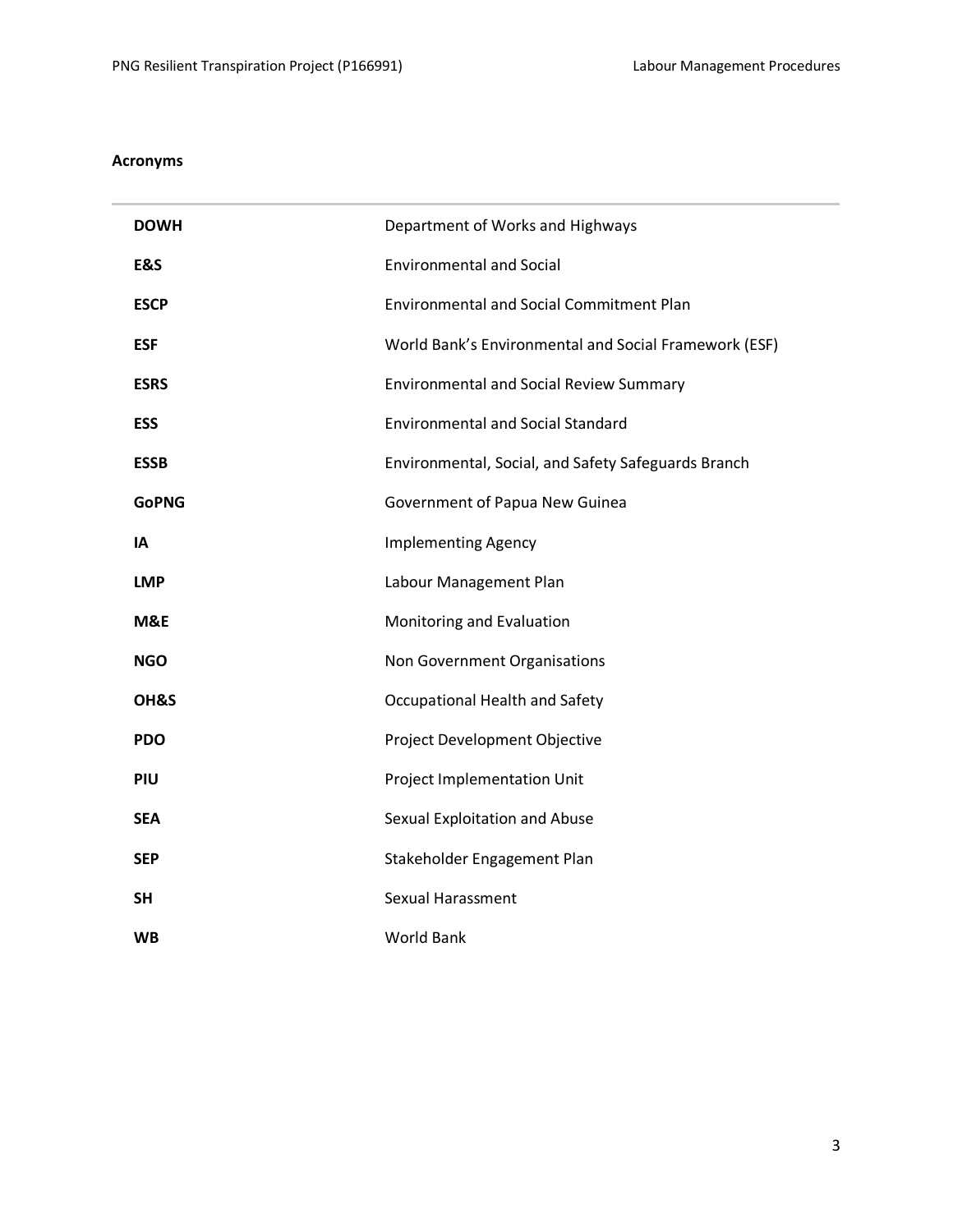# **Table of Contents**

| $\mathbf{1}$   |       |  |  |  |
|----------------|-------|--|--|--|
|                | 1.1   |  |  |  |
|                | 1.2   |  |  |  |
|                | 1.3   |  |  |  |
|                | 1.4   |  |  |  |
| $\overline{2}$ |       |  |  |  |
|                | 2.1   |  |  |  |
|                | 2.1.1 |  |  |  |
|                | 2.1.2 |  |  |  |
|                | 2.2   |  |  |  |
| 3              |       |  |  |  |
|                | 3.1   |  |  |  |
|                | 3.1.1 |  |  |  |
|                | 3.1.2 |  |  |  |
|                | 3.1.3 |  |  |  |
| 4              |       |  |  |  |
|                | 4.1   |  |  |  |
|                | 4.2   |  |  |  |
|                | 4.2.1 |  |  |  |
|                | 4.2.2 |  |  |  |
|                | 4.2.3 |  |  |  |
|                | 4.2.4 |  |  |  |
|                | 4.2.5 |  |  |  |
|                | 4.2.6 |  |  |  |
|                | 4.2.7 |  |  |  |
|                | 4.2.8 |  |  |  |
|                | 4.3   |  |  |  |
|                | 4.4   |  |  |  |
| 5              |       |  |  |  |
|                | 5.1   |  |  |  |
|                | 5.2   |  |  |  |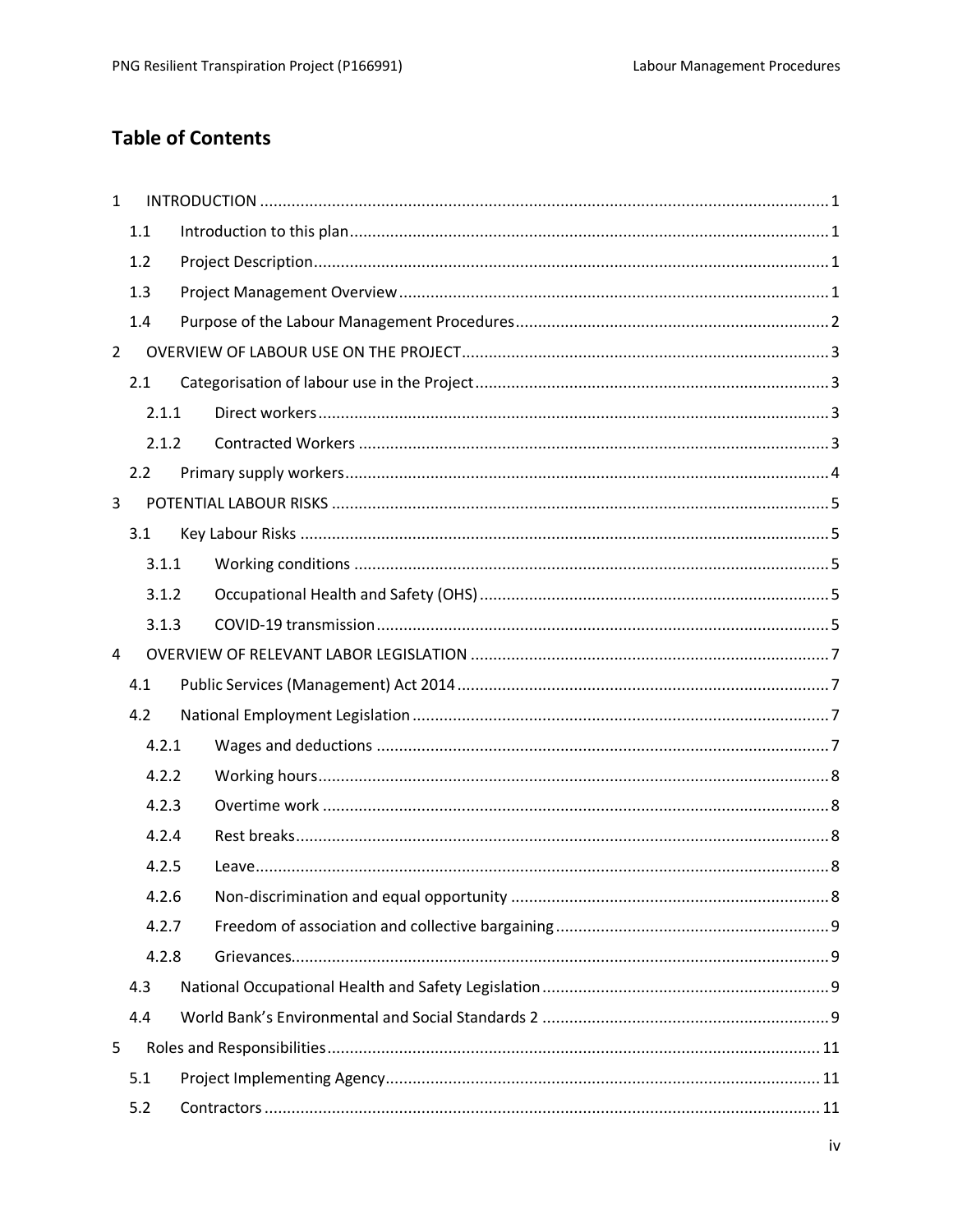| 6                                                                                             |     |                                                                         |  |  |
|-----------------------------------------------------------------------------------------------|-----|-------------------------------------------------------------------------|--|--|
|                                                                                               | 6.1 |                                                                         |  |  |
|                                                                                               | 6.2 |                                                                         |  |  |
|                                                                                               | 6.3 |                                                                         |  |  |
|                                                                                               | 6.4 |                                                                         |  |  |
|                                                                                               | 6.5 |                                                                         |  |  |
|                                                                                               | 6.6 |                                                                         |  |  |
| $\overline{7}$                                                                                |     |                                                                         |  |  |
| 8                                                                                             |     |                                                                         |  |  |
|                                                                                               | 8.1 | Worker Grievance Redress Mechanism for direct workers (consultants)  18 |  |  |
|                                                                                               | 8.2 |                                                                         |  |  |
| Annex A Guidance for Codes of Conduct for Direct Workers (civil servants and consultants) and |     |                                                                         |  |  |

# **List of Figures**

| <b>List of Tables</b> |  |
|-----------------------|--|

Table 0-1 .................................................................................................... **Error! Bookmark not defined.**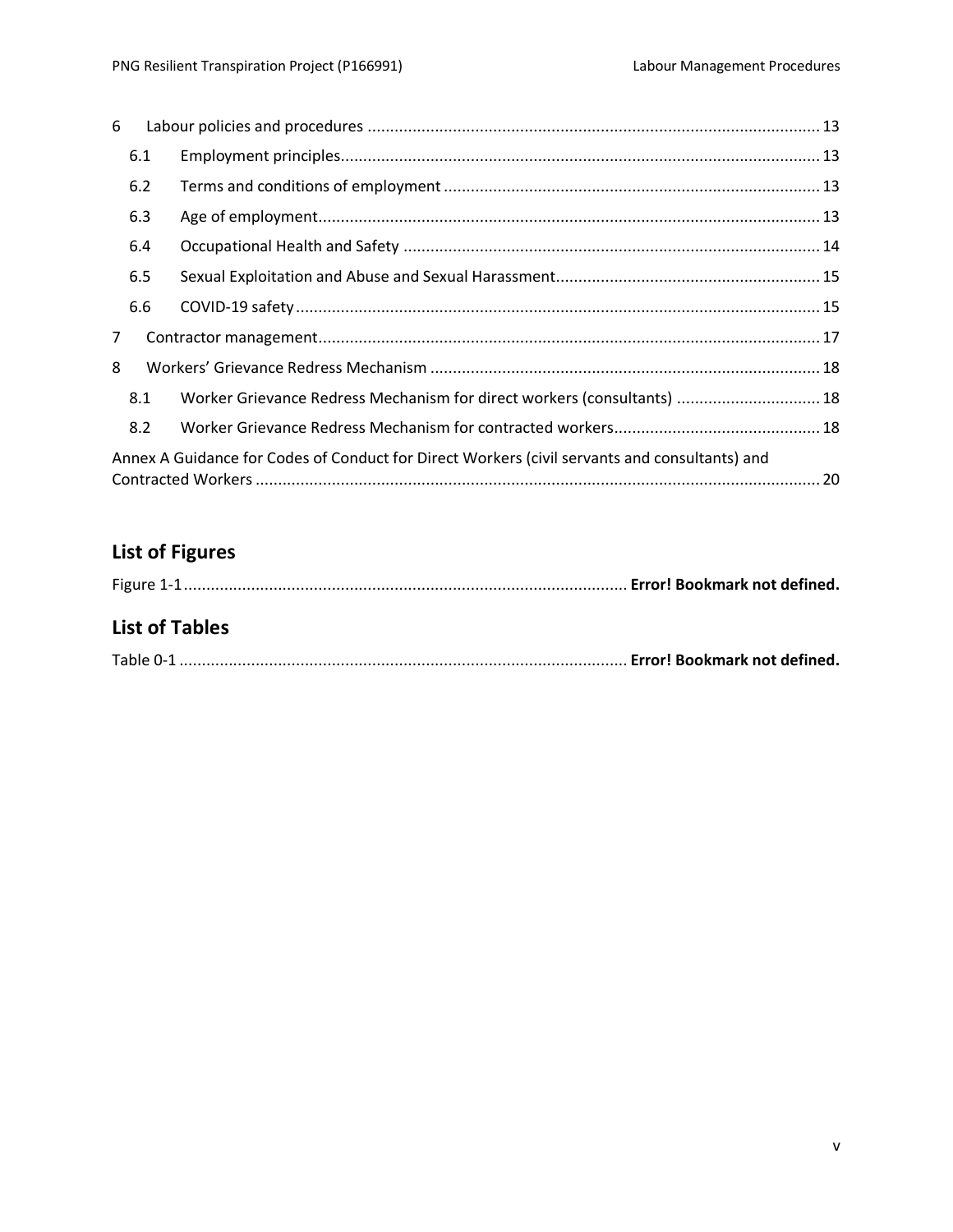# <span id="page-5-0"></span>**1 INTRODUCTION**

### <span id="page-5-1"></span>**1.1 Introduction to this plan**

The Papua New Guinea Resilient Transport Project (RTP) seeks to enhance the safety and resilience of priority road infrastructure and strengthen institutional capacity in the road sector. The Labour Management Procedures (LMP) outline how project workers will be managed in accordance with the requirements under PNG law and the World Bank's Environmental and Social Framework (ESF).

# <span id="page-5-2"></span>**1.2 Project Description**

The Project aims to improve the quality of the road network and provide road users the benefit of a better and safer network.

Components and activities include:

- **Component 1: Improvement and Sustainable Maintenance of Ramu and Hiratano Highways**
	- i) Rehabilitation and reconstruction of critical sections of the Ramu Range section of the Ramu Highway (approx. 45km), and improvement and performance-based maintenance of the full length of the highway (approximately 175km) from Pompaquato bridge in Morobe Province to Madang airport junction in Madang Province;
	- ii) Rehabilitation and performance-based maintenance on the Hiritano Highway as a continuation of the Second Road Maintenance & Rehabilitation Project (RMRP2) (P119471) which will end in April 2023. The scope of this work will be dependent on available funding, however it is anticipated to include rehabilitation and maintenance between Laloki River and Brown River (approx 24 km).

Component 1 will also include road safety strengthening activities including improved road conditions, better implementation of road safety regulation and improved quality and safety of pedestrians' facilities, by implementing targeted traffic safety campaigns and awareness measure with the focus on needs of women traders working in adjacent markets and school children who use the road as pedestrians; as well as activities focusing on strengthening and the empowerment of women through increased participation in the labour force.

- **Component 2: Institutional Strengthening, Project Management & Technical Assistance** which would finance the establishment and operating costs for a Project Implementation Unit within DOWHH, as well as a range of institutional strengthening initiatives and technical assistance to support management and technical skills development
- **Component 3: Contingency emergency response component (CERC)** to support post-disaster recovery such as impacts from extreme weather events, earthquakes or pandemics.

<span id="page-5-3"></span>Further detail is provided in the Environmental and Social Impact Assessment (ESIA).

# **1.3 Project Management Overview**

The RTP will be implemented through the Department of Works and Implementation (DOWHH) as the single Implementation Agency (IA). A **Project Implementation Unit (PIU)** will be established within DOWHH for the Project. The PIU is responsible for overall implementation, project planning and coordination, procurement, monitoring of the project activities and reporting on the Project.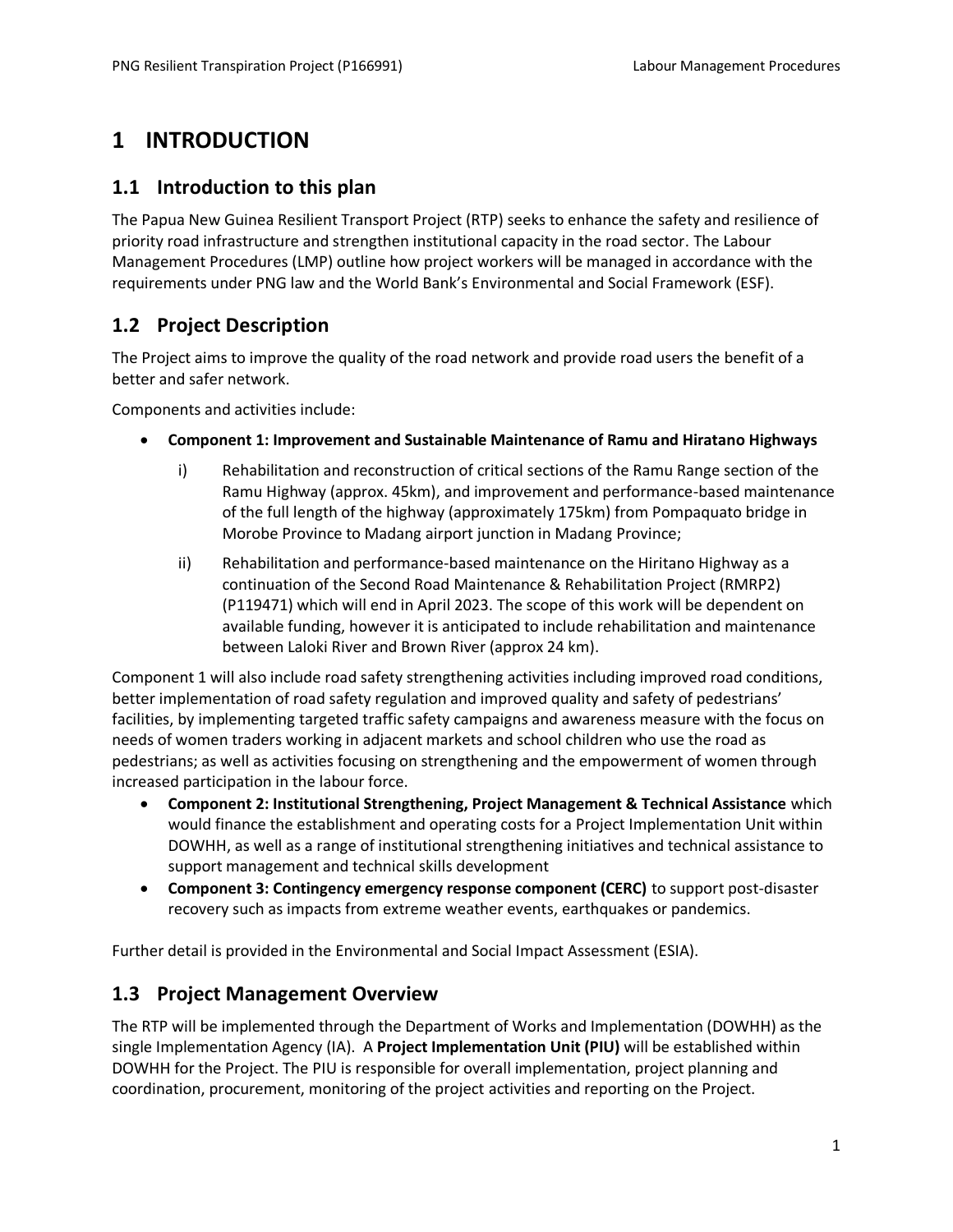### <span id="page-6-0"></span>**1.4 Purpose of the Labour Management Procedures**

The RTP will be implemented in accordance with relevant PNG laws and the World Bank's Environmental and Social Framework (ESF). The ESF requires all World Bank Borrowers to comply with the Environmental and Social Standards (ESSs) for identifying, assessing and managing potential environmental and social risks and impacts associated with investment projects.

*ESS2: Labour and Working Conditions* articulates that the borrower is required to document the main labour requirements and related risks associated with the delivery of the project in a Labour Management Procedure (LMP).

The LMP outlines how workers and contractors are engaged, trained and managed for the duration of the project under the requirements of national law and ESS2. This includes measures to support appropriate working conditions and relationships, occupational health and safety practices, and prevention strategies for sexual exploitation and abuse and sexual harassment.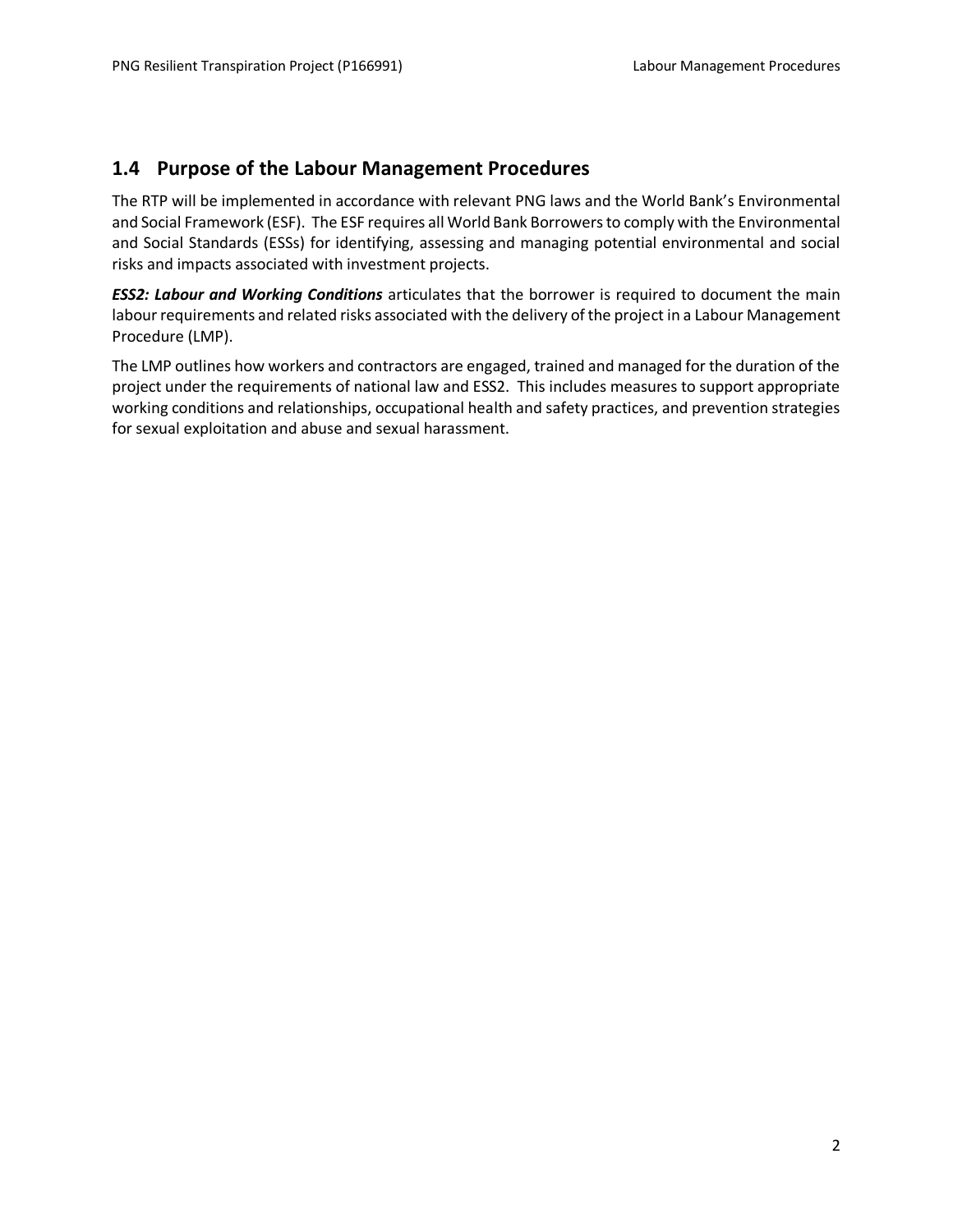# <span id="page-7-0"></span>**2 OVERVIEW OF LABOUR USE ON THE PROJECT**

# <span id="page-7-1"></span>**2.1 Categorisation of labour use in the Project**

Three categories of workers, as defined in the World Bank's ESS2 Labour and Working Conditions are expected to be engaged through the RTP. These include direct workers, contracted workers and primary supply workers. A summary description is provided below.

## <span id="page-7-2"></span>**2.1.1 Direct workers**

A direct worker is a worker with whom the Implementing Agency (IA) has a directly contracted employment relationship and specific control over the work, working conditions, and treatment of the project worker. The direct workers will be employed or engaged, paid directly, and subject to the dayto-day instruction and control by the IA.

Two types of direct workers have been identified and include:

- Direct workers (government/civil servants) including government staff in DOWHH, provincial governments and other public institutions with a role in implementing project activities; and
- Direct workers (consultants) consultants engaged directly by the DOWHH.

#### **Direct workers (government/civil servants)**

Direct workers (government) comprise civil servants employed by the IA, provincial governments or district authorities. All direct workers (government) will remain subject to the terms and conditions of their existing public sector employment agreements, although terms and conditions may be altered to accommodate project delivery requirements.

Note: Under ESS2, provisions for occupational health and safety (ESS2 paragraphs 24 to 30) including those specifically related to COVID-19, as well as measures to protect the workforce in terms of child labour and forced labour (ESS 2 paragraphs 17 to 20) apply to civil servants.

#### **2.1.1.1 Direct workers (consultants)**

Direct workers (consultants) comprise consultants engaged directly by DOWHH as full or part-time workers. During the project implementation stages, the direct workers (consultants) are expected to be employed within the Project Implementation Unit (PIU) within DOWHH.

#### <span id="page-7-3"></span>**2.1.2 Contracted Workers**

A contracted worker is a worker employed by a third party (and their sub-contractors) engaged by the IA, to perform work or provide services related to the core functions of the project, where the third party exercises control over the work, working conditions, and treatment of the project worker. The employment relationship is between the third party and the project worker, even if the project worker is working on an ongoing basis on project activities.

Types of contracted workers under the project are likely to include:

• Constructions firms – workers from construction firms delivering civil works associated with road reconstruction and rehabilitation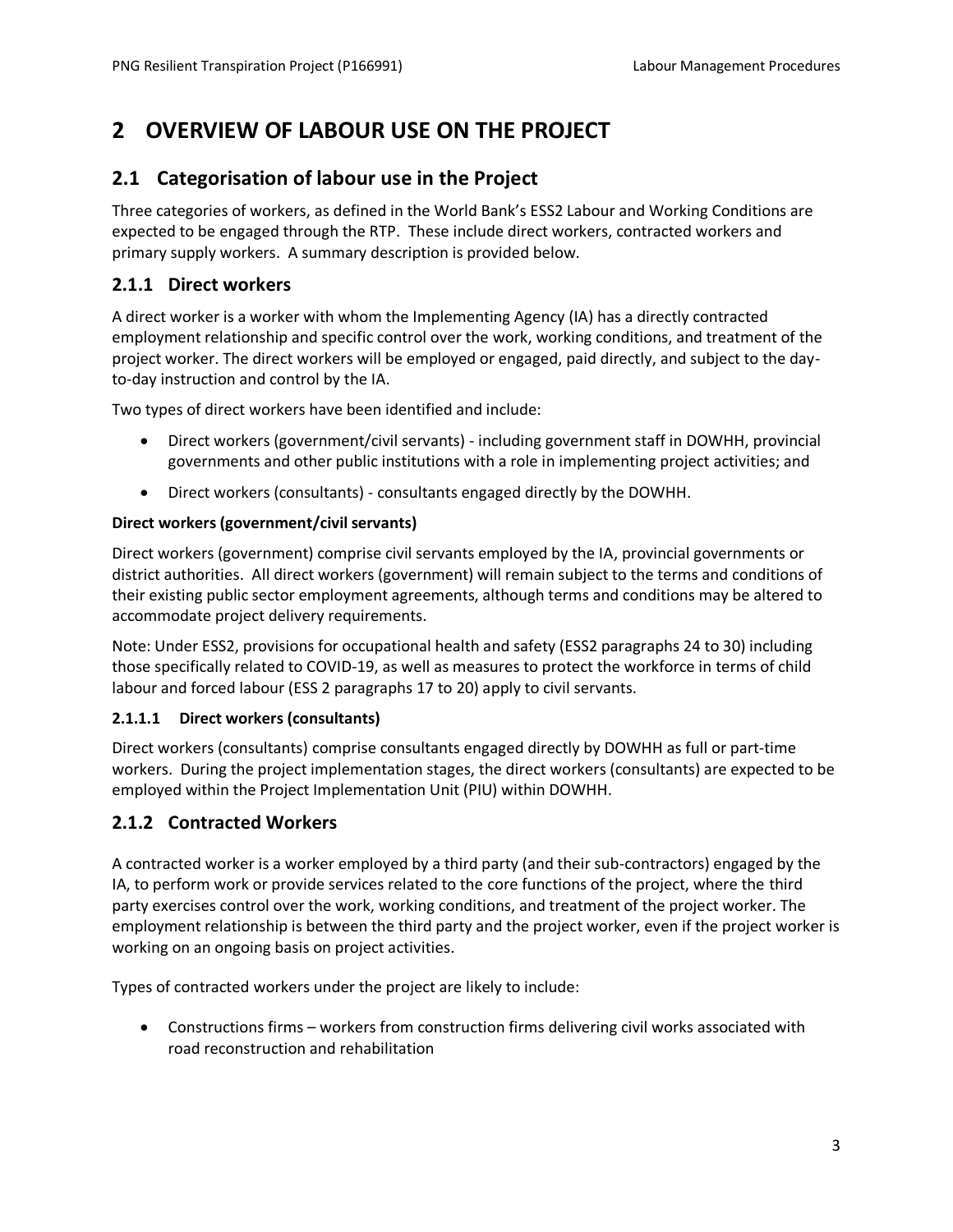• Specialist consultant firms engaged to prepare technical assessments, engineering design, environmental and social assessments, develop training and awareness programs, materials or other technical inputs to Project activities.

Some direct workers (consultants) and contracted workers may be recruited as international consultants from outside of PNG. They will require a work permit issued by the Foreign Employment Division of the Department of Labour and Industrial Relations in accordance with the [Employment of Non-Citizens Act](https://www.ilo.org/dyn/natlex/docs/ELECTRONIC/82389/90175/F749145263/PNG82389.pdf)  [2007](https://www.ilo.org/dyn/natlex/docs/ELECTRONIC/82389/90175/F749145263/PNG82389.pdf) and the [Employment of Non-Citizens Regulation 2008.](https://www.ilo.org/dyn/natlex/natlex4.detail?p_lang=en&p_isn=82390&p_country=PNG&p_count=157) Non-citizens can also be engaged as technical advisors by government agency secretaries such as the Department of Treasury under the [Public Employment \(Engagement of Non-Citizen Technical Advisers\) Regulation 2015](http://www.dpm.gov.pg/wp-content/uploads/2019/05/doc_1617380210_NCTARegulationsignedbyGG.pdf) and the [Public](http://www.paclii.org/pg/legis/consol_act/pea1978343.pdf)  [Employment \(Non-Citizens\) Act 1978.](http://www.paclii.org/pg/legis/consol_act/pea1978343.pdf)

# <span id="page-8-0"></span>**2.2 Primary supply workers**

A primary supply worker is a worker employed or engaged by the Borrowers' primary suppliers. The primary supplier<sup>1</sup> exercises control for the work, working conditions, and treatment of the primary supply worker. For this Project, primary suppliers may supply civil-works related goods and materials (e.g. gravel and sand) – however in most cases the works contractors/subcontractors are expected to operate quarries.

<sup>&</sup>lt;sup>1</sup> Primary suppliers' are those suppliers who, on an ongoing basis, provide directly to the project goods or materials essential for the core functions of the project.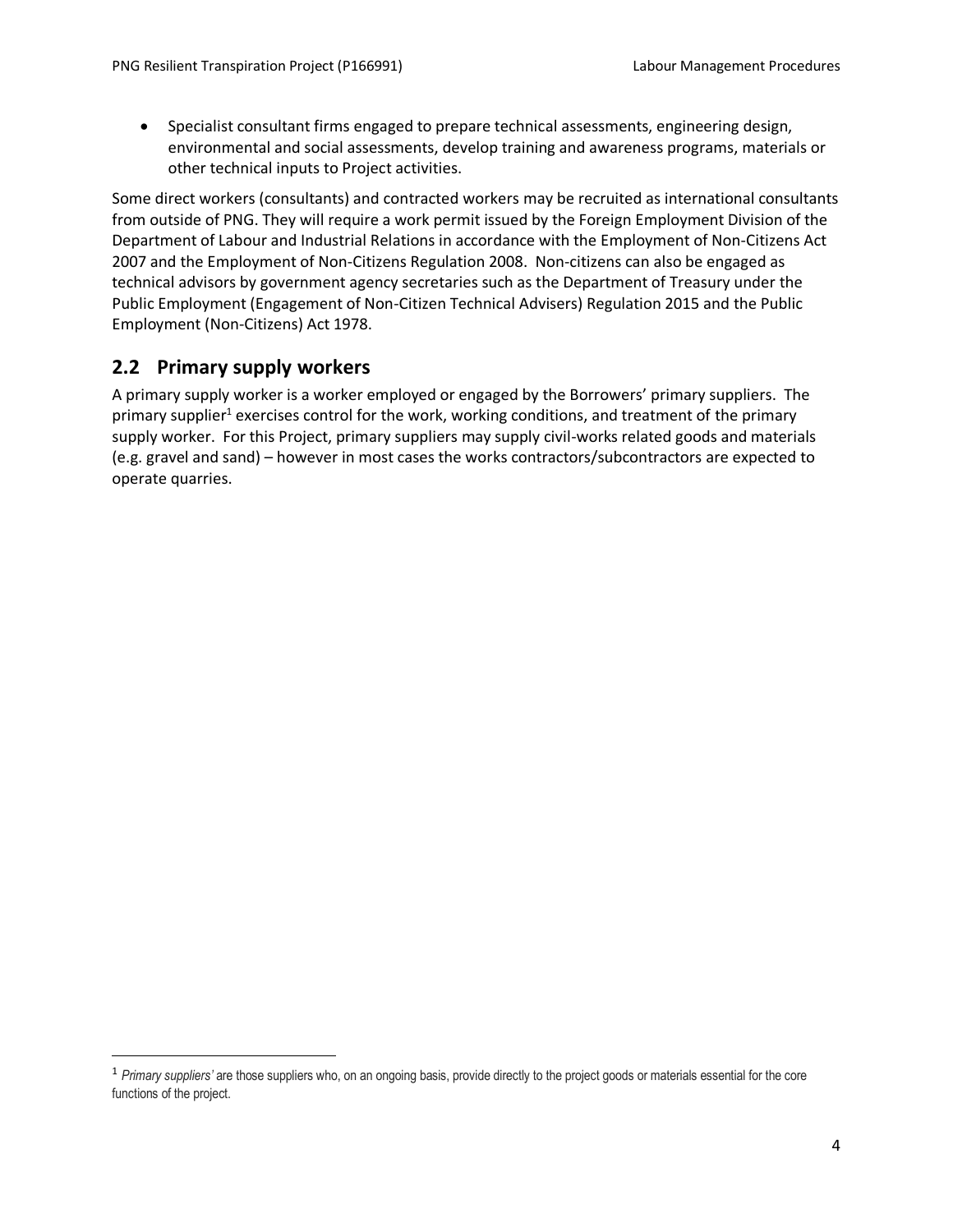# <span id="page-9-0"></span>**3 POTENTIAL LABOUR RISKS**

# <span id="page-9-1"></span>**3.1 Key Labour Risks**

The key potential labour risks for the RTP relate to working conditions, occupational health and safety (OHS) risks and COVID-19 transmission. A summary of these risks is provided below.

## <span id="page-9-2"></span>**3.1.1 Working conditions**

The risk of the terms of employment (employment period, remuneration, tax and insurance payments etc.) not being secured by contractual agreements is an important consideration. To ensure a capable and effective workforce is maintained, it is recommended that the PIU procurement specialist is utilise to ensure all contracts with all direct (consultants) and contracted workers clearly outline employment and management requirements.

A further consideration is the potential for discrimination in the recruitment, working conditions and terms of employment of workers. Existing policy frameworks include the *Constitution of PNG*, which guarantees all citizens the same rights, privileges, obligations and duties irrespective of race, tribe, place of origin, political opinion, colour, creed, religion or sex. Further, the *PNG Employment Act* prohibits discrimination of women on account of their sex and requires employers to pay women and men the same wages.

# <span id="page-9-3"></span>**3.1.2 Occupational Health and Safety (OHS)**

Occupational health and safety risks for contracted workers and primary supply workers associated with construction and quarry sites (i.e. physical hazards associated with working on a highway, operation of equipment, conditions at worksite and movement of materials with potential for serious injury or death) will be a key consideration for the Project. Provisions for managing potential impacts and risks associated with occupational health and safety are outlined in the Environmental and Social Impact Assessment.

Risk of social conflict and civil unrest may also arise during the delivery of the project. In addition to project workers being informed of the local context prior to arriving through their employers, they will be required to adhere to relevant OH&S protocols established by their organisations, which is to also comply with ESS2.

# <span id="page-9-4"></span>**3.1.3 COVID-19 transmission**

The risk of COVID transmission to and between direct workers, contracted workers and primary supply workers is a further key consideration for the Project. According to official reporting, from 3 January 2020 to 19 October 2021, there have been 25,356 confirmed cases of COVID-19 with 312 deaths in PNG. <sup>2</sup>. However, authorities are reportedly concerned there is far greater community transmission than reported.

Relative to other Pacific island countries, extreme vaccine hesitancy is particularly apparent in PNG. As of 28 September 2021, the World Health Organization reported that a total of 191,925 vaccine doses

<sup>2</sup> *World Health Organisation Worldometer–Papua New Guinea COVID-19, available at:* <https://covid19.who.int/region/wpro/country/pg>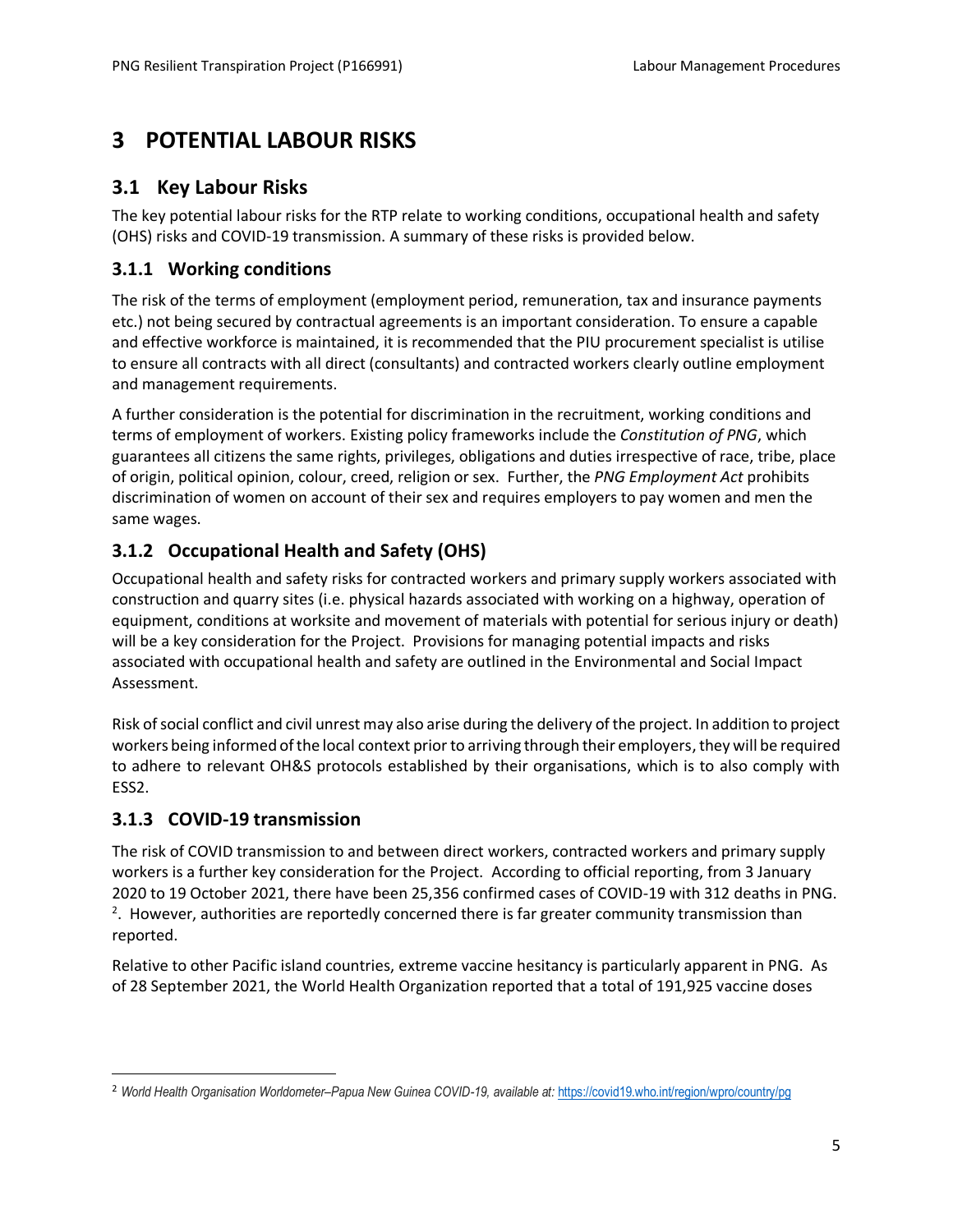have been administered.<sup>3</sup> According to media reporting of official data, less than 2 % of PNG's eligible population of 4.7 million people has been double-vaccinated against COVID-19.<sup>4</sup>

Low vaccination rates and under resourced public health systems, combine to make this a key risk consideration for the Project. Infection Prevention and Control measures in the form of a training and awareness will be implemented to provide knowledge on transmission of disease but also measures to prevent COVID transmission. A COVID Safety Protocol has been developed as part of the Stakeholder Engagement Plan (SEP).

#### **3.1.4 Forced Labour and Child Labour**

Due to the hazardous work environment, children under the age of 18 will not be permitted to work on the project. Forced or conscripted labour is also prohibited. Labour risks associated with terms of child labour and forced labour are considered readily managed given that the majority of the workforce will be employed as direct or contracted workers and the primary supply workforce is expected to be small.

<sup>3</sup> *World Health Organisation Worldometer–Papua New Guinea COVID-19, available at:* <https://covid19.who.int/region/wpro/country/pg> <sup>4</sup> *Health workers face death threats as COVID-19 vaccine hesitancy takes hold in PNG, available at[: https://www.abc.net.au/news/2021-09-](https://www.abc.net.au/news/2021-09-10/png-vaccine-hesitancy-papua-new-guinea-covid-19/100444380) [10/png-vaccine-hesitancy-papua-new-guinea-covid-19/100444380](https://www.abc.net.au/news/2021-09-10/png-vaccine-hesitancy-papua-new-guinea-covid-19/100444380)*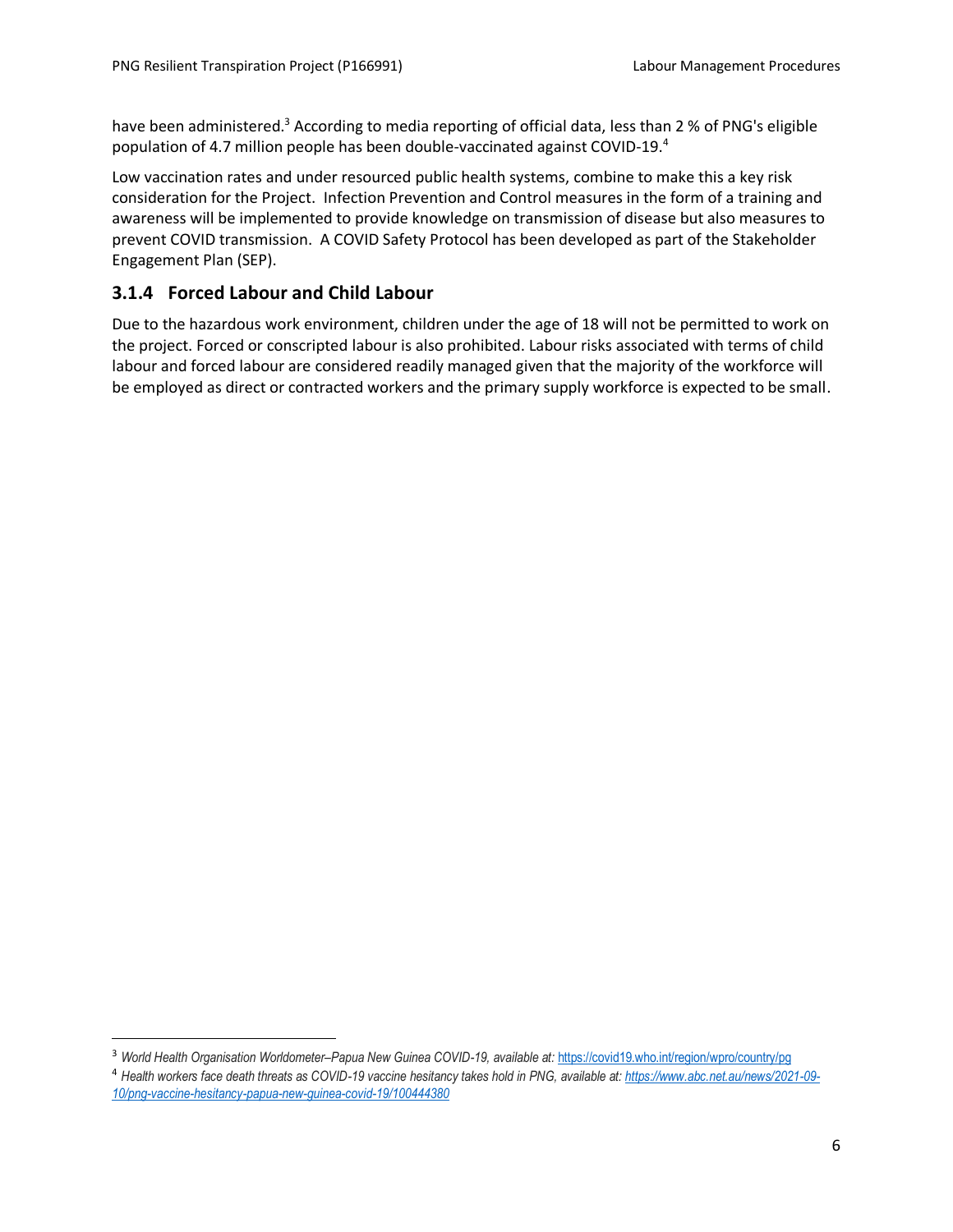# <span id="page-11-0"></span>**4 OVERVIEW OF RELEVANT LABOR LEGISLATION**

# <span id="page-11-1"></span>**4.1 Public Services (Management) Act 2014**

The [Constitution of the Independent State of Papua New Guinea](http://www.paclii.org/pg/legis/consol_act/cotisopng534/) was adopted in 1975 and guarantees equality of citizens, freedom of assembly and association, and freedom from inhuman treatment and forced labour. The PNG Public Services Management Act (2014) makes provisions to implement the constitution concerning the management of public finances (including those relating to Provincial Governments and Local-level Governments as required by the Organic Law on Provincial Governments and Local-level Governments). The provisions also relate to the staffing of Provincial and Local Level Governments and the establishment of the Public Service Commission which investigates serious allegations made against Departmental Heads, Provincial Administrators, Chief Executive Officers and Regulatory Statutory Authorities.

# <span id="page-11-2"></span>**4.2 National Employment Legislation**

PNG's main employment legislation is the Employment Act 1978 and associated Employment Regulation 1980 that govern relations between employers and workers. The [Employment Regulation of 1980,](https://www.ilo.org/dyn/travail/docs/1101/Employment%20Regulations%201980%20(amended%20as%20at%202006).pdf) amended in 2006, operationalises the Employment Act and the employment of non-citizens is regulated by the Employment of Non-Citizens Act 2007.

The Department of Labour and Industrial Relations (DLIR) is responsible for the administration of labour policy and associated activities, including industrial relations, labour inspection and employment services. As a member of the International Labour Office (ILO), PNG has also ratified several ILO Conventions including the eight Fundamental Conventions and 16 other Conventions.

The regulation of freedom of association, collective bargaining and industrial relations is undertaken through the [Industrial Relations Act 1962.](https://www.ilo.org/dyn/natlex/natlex4.detail?p_lang=en&p_isn=65908&p_country=PNG&p_count=170) Other employment issues are governed by about a dozen other Acts which many remain under review and are not well aligned with many of the ILO Conventions ratified by Papua New Guinea. Furthermore, a review of the Employment Act and the Industrial Relations Act 1962 has been underway for several years. In 2014, the Employment Relations Bill, which is an amalgam of the two Acts, was read in Parliament. It has not yet become law.

Direct workers (government/civil servants), according to ESS2, remain subject to the terms and conditions of their existing public sector employment agreement or arrangement, unless there has been an effective legal transfer of their employment or engagement to the Project.

ESS2 will not apply to government direct workers, except for the provisions on protecting the workforce regarding child labour, minimum age and forced labour, and provisions on occupational safety and health. It is also important to note that during emergencies such as the COVID-19 pandemic, national laws, including labour laws, can be temporarily amended by Governments. The IA and contractors are responsible for keeping up-to-date with the legislative situation and adapting workplace practices accordingly.

#### <span id="page-11-3"></span>**4.2.1 Wages and deductions**

The Employment Act of 1978 stipulates that the wages payable to an employee shall not be less than those provided for by registered awards relevant to the employee.

Casual employees shall be paid a day's wages after each day's employment, while piece-rate employees shall be paid wages in proportion to the amount of work performed, either at intervals of no longer than two weeks or on completion of the piece-rate work, whichever is the earlier. Other employees shall be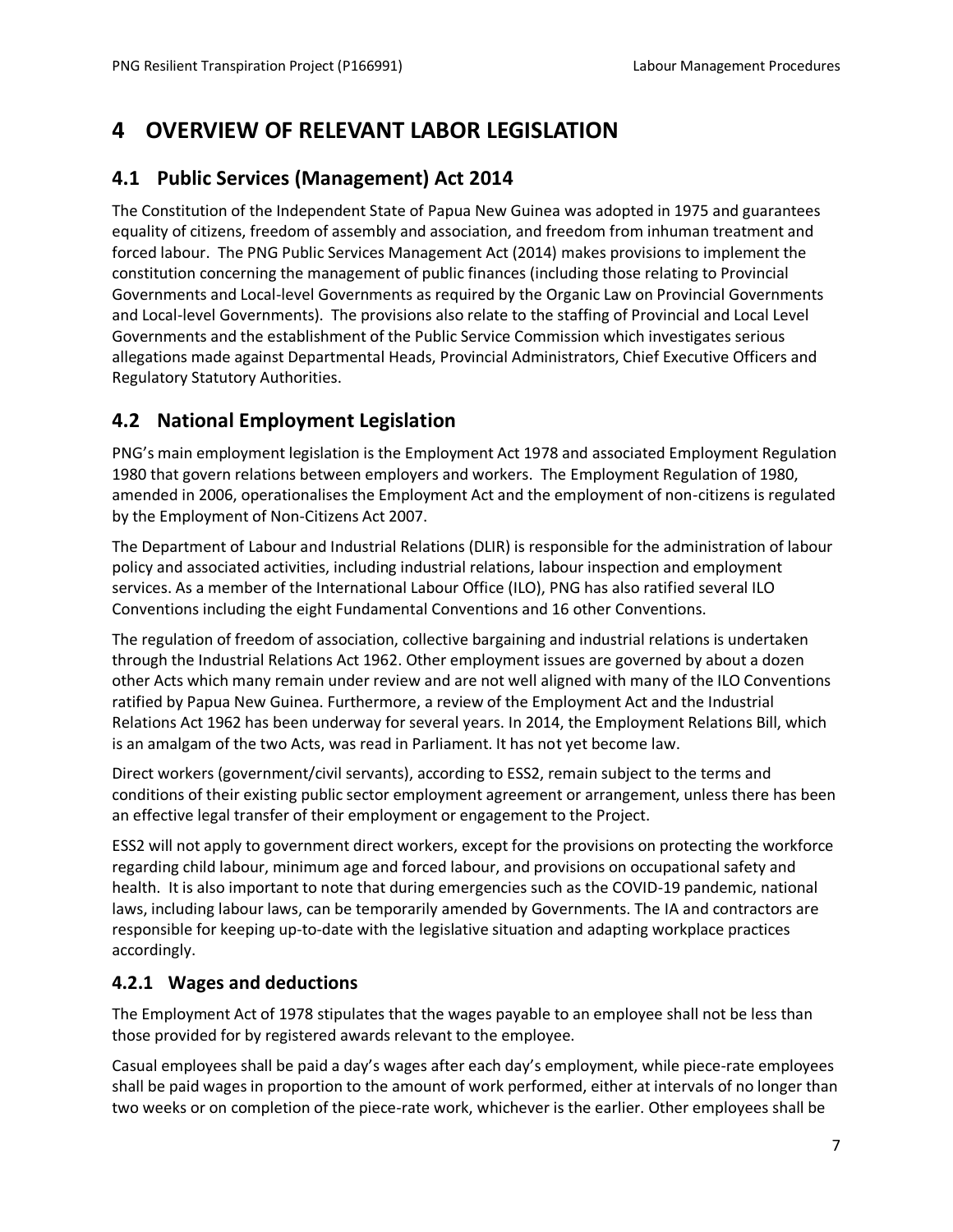paid at intervals of no longer than two weeks; or by agreement between the employer and employee, of no longer than one month.

#### <span id="page-12-0"></span>**4.2.2 Working hours**

The standard work week is 44 hours over six workdays (eight hours per weekday and four hours on Saturday). The maximum hours of work are 12 hours in one day. Women generally are not employed between the hours of 6 p.m. and 6 a.m. in any industrial undertaking.

#### <span id="page-12-1"></span>**4.2.3 Overtime work**

There is no prohibition on excessive or compulsory overtime. Overtime work will be paid at rates between the hourly rate and twice the hourly rate. Specifically, overtime worked on a Sunday shall be paid at twice the hourly rate; on a public holiday at the hourly rate; and at any time, other than a Sunday or a public holiday, at one-and-a-half times the hourly rate.

#### <span id="page-12-2"></span>**4.2.4 Rest breaks**

Employees must be granted a rest and meal break during the workday. Employees who work eight hours or more on any day shall be allowed one or more meal or rest periods totalling in the aggregate not less than 50 minutes. For every five hours of work, they are entitled to a 40 minute meal or rest period. Workers are entitled to a weekly rest period of 24 consecutive hours. The maximum permissible work hours may be exceeded in certain circumstances such as accidents and emergencies and when employees care for the sick.

#### <span id="page-12-3"></span>**4.2.5 Leave**

Employees are entitled to ten (10) working days of paid recreational leave for each year of continuous service, equivalent to 14 consecutive days of paid leave including non-working days. Furthermore, after six months of employment, employees are entitled to paid sick leave at the rate of six days per year.

Pregnant women are entitled to unpaid maternity leave for a period consisting of the number of days necessary for hospitalization before giving birth and six (6) weeks following confinement.

#### <span id="page-12-4"></span>**4.2.6 Non-discrimination and equal opportunity**

The Constitution of PNG guarantees all citizens the same rights, privileges, obligations and duties irrespective of race, tribe, place of origin, political opinion, colour, creed, religion or sex. PNG's Employment Act only prohibits discrimination of women on account of their sex and requires employers to pay women and men the same wages for the same work.

PNG ratified ILO's [Discrimination \(Employment and Occupation\) Convention, 1958 \(No. 111\)](https://www.ilo.org/dyn/normlex/en/f?p=NORMLEXPUB:12100:0::NO:12100:P12100_INSTRUMENT_ID:312256:NO) by which it undertakes to promote equality of opportunity and treatment in respect of employment and occupation, with a view to eliminating any discrimination based on race, colour, sex, religion, political opinion, national extraction or social origin.

PNG also signed and ratified the Convention on the Rights of Persons with Disabilities (CRPD) in 2011 and 2013 respectively. The CRPD adopts a broad categorization of persons with disabilities and reaffirms that all persons with all types of disabilities must enjoy all human rights and fundamental freedoms. Signatories recognize the right of persons with disabilities to work, on an equal basis with others. The CRPD prohibits discrimination on the basis of disability with regard to all matters concerning all forms of employment, including conditions of recruitment, hiring and employment, the continuance of employment, career advancement and safe and healthy working conditions. The National Policy on Disability 2015-2025 advocates for the development of new legislation to provide a clear legal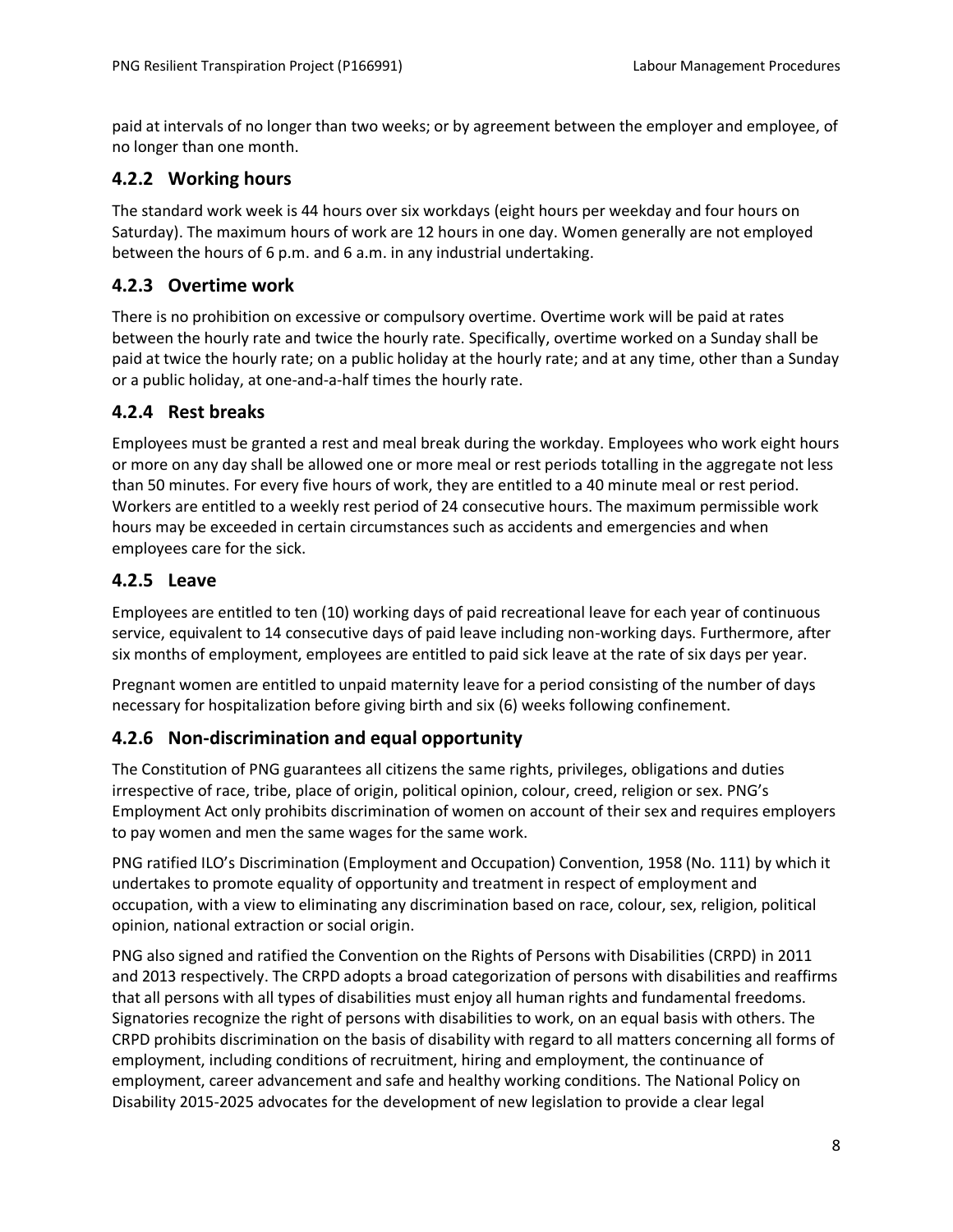framework for protecting the rights of Persons With Disabilities and for the mainstreaming of the rights of Persons with Disabilities in all legislation and policies.

#### <span id="page-13-0"></span>**4.2.7 Freedom of association and collective bargaining**

While the Employment Act does not include provisions on freedom of association, collective bargaining and the rights of workers to join unions, the right to organize is guaranteed by the Constitution (Article 47). The Industrial Relations Act 1962 aims at improving industrial relations and preventing and settling industrial disputes and the Industrial Organizations Act 1962 regulates the registration and functioning of workers' and employers' associations. Unions have the right to organize and bargain collectively. PNG is also party to ILO's Freedom of Association and Protection of the Right to Organize Convention, 1948 (No. 87) and Right to Organize and Collective Bargaining Convention, 1949 (No. 98).

#### <span id="page-13-1"></span>**4.2.8 Grievances**

While the Employment Act does not include provisions on the resolution of labour disputes or the introduction of grievance mechanisms in workplaces, the settlement of industrial disputes is regulated by the Industrial Relations Act 1962.

Employers of project workers are required to develop and provide a grievance mechanism for all direct workers and contracted workers, except for public servants, before the beginning of work and inform their employees of the existence of such measures. Workers will be informed of the Workers Grievance Redress Mechanism (refer to *Sectio[n 8](#page-22-0)*) at the time of recruitment.

# <span id="page-13-2"></span>**4.3 National Occupational Health and Safety Legislation**

The main legal framework for Occupational Health and Safety (OSH) is the Industrial Safety, Health and Welfare Act of 1961 and other industry-specific regulations. The Industrial Safety, Health and Welfare Act of 1961 is generally no longer responsive to a modern labour market. The legislation applies to factories where manufacturing processes or power generation take place, or buildings or places that are declared factories by the Minister for the purposes of this Act. Hence, the Act regulates issues such as minimum requirements of floor space, ventilation, natural lighting, providing a room for eating, restrooms, sanitary facilities, a first aid kit and first aid personnel. It also requires employers to notify of disease or injury, as a result of employment and it includes specific provisions for dangerous work.

According to the Act, an Industrial Safety Officer may, at all reasonable times and with or without notice to any person, enter any premises or place at which he has reasonable grounds for suspecting that an employee is, or has recently been, employed. Employees can request a workplace inspection if they believe conditions are hazardous. Overall, the PNG Government has a weak influence on occupational health and safety regulations and few inspections take place.

PNG has not ratified the ILO Conventions dealing with occupational health and safety [\(ILO Occupational](https://www.ilo.org/dyn/normlex/en/f?p=NORMLEXPUB:12100:0::NO::P12100_ILO_CODE:C155)  [Safety and Health Convention, 1981 \(No. 155\)](https://www.ilo.org/dyn/normlex/en/f?p=NORMLEXPUB:12100:0::NO::P12100_ILO_CODE:C155) and the [ILO Safety and Health in Construction Convention,](https://www.ilo.org/dyn/normlex/en/f?p=NORMLEXPUB:12100:0::NO::P12100_ILO_CODE:C167)  [1988 \(No.167\)\)](https://www.ilo.org/dyn/normlex/en/f?p=NORMLEXPUB:12100:0::NO::P12100_ILO_CODE:C167), nor [the ILO Occupational Health Services Convention \(No. 161\).](https://www.ilo.org/dyn/normlex/en/f?p=NORMLEXPUB:12100:0::NO::P12100_ILO_CODE:C161) With work under the Project being outside the scope of PNG's Industrial Safety, Health and Welfare Act of 1961, the OHS measures of the Project will include the requirements of the relevant sections of ESS2.

# <span id="page-13-3"></span>**4.4 World Bank's Environmental and Social Standards 2**

The World Bank's stipulations related to labour are outlined in its *Environmental and Social Standard 2 on Labour and Working Conditions (ESS2*). This helps the Borrowers in promoting sound worker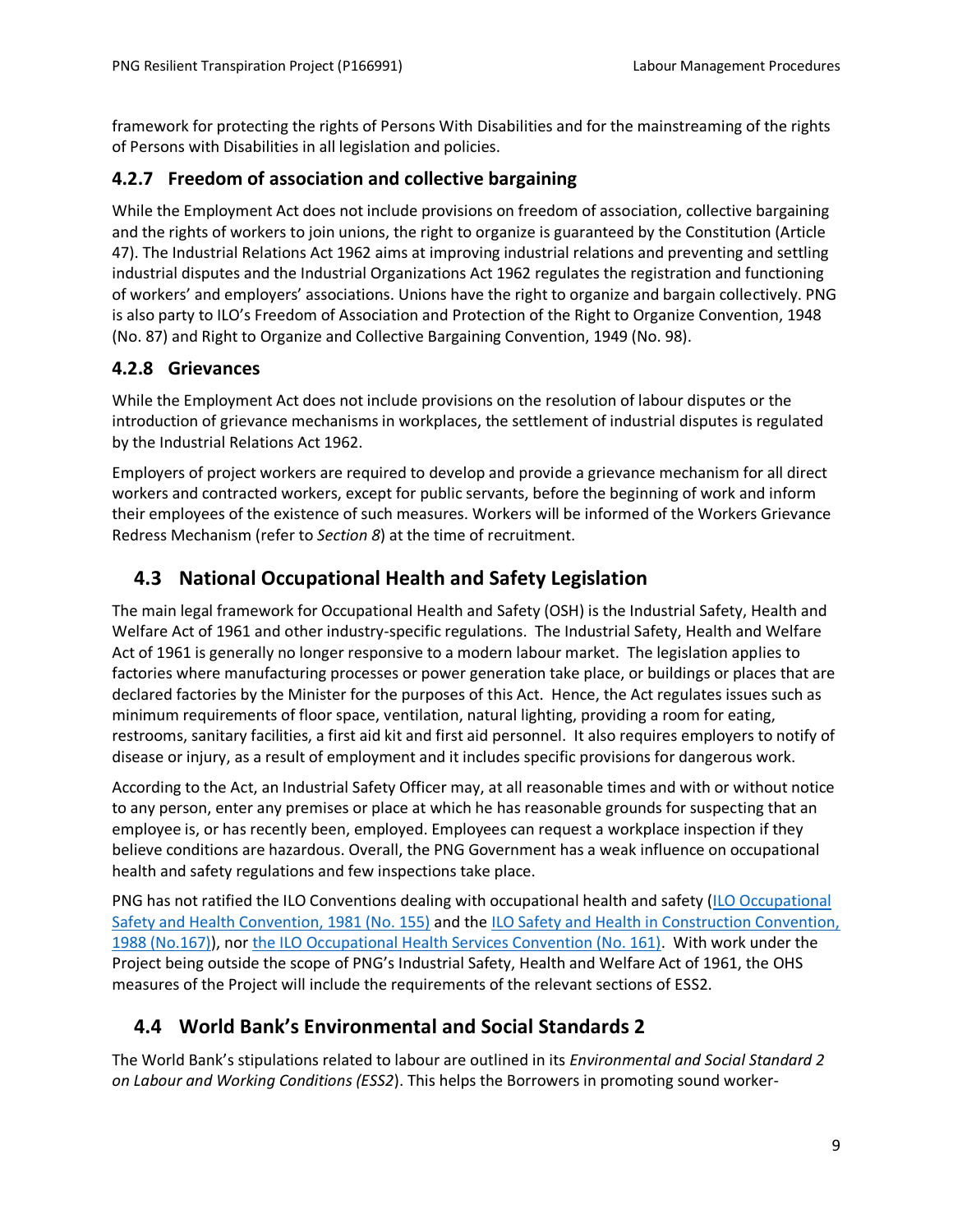management relationships and enhance the development benefits of a project by treating workers in the project fairly and providing safe and healthy working conditions. Key objectives of the ESS2 are to:

- Promote safety and health at work;
- Promote the fair treatment, non-discrimination and equal opportunity of project workers;
- Protect project workers, including vulnerable workers such as women, persons with disabilities, children (of working age, in accordance with this ESS) and seasonal/migrant workers, contracted workers, community workers and primary supply workers, as appropriate;
- Prevent the use of all forms of forced labour and child labour;
- Support the principles of freedom of association and collective bargaining of project workers; in a manner consistent with national law; and
- Provide project workers with accessible means to raise workplace concerns.

ESS2 applies to project workers including

- **Direct workers**: People employed or engaged directly to work specifically in relation to the Project.
- **Contracted workers**: People employed or engaged by third party contractors to perform work related to core function of the Project, regardless of location.
- **Primary supply workers**: People employed or engaged by the primary suppliers.

Where government civil servants are working in connection with the project, whether full-time or parttime, they will remain subject to the terms and conditions of their existing public sector employment agreement or arrangement, unless there has been an effective legal transfer of their employment or engagement to the project which is not foreseen under this Project.

Under ESS2, the Borrower is responsible for developing and implementing written labour management procedures applicable to the Project. These procedures set out how project workers will be managed, in accordance with the requirements of national law and ESS2. The procedures will address how ESS2 will apply to different categories of project workers including direct workers, and how the Borrower will require third parties to manage their workers.

Project workers will be provided with information and documentation that is clear and understandable regarding their terms and conditions of employment. The information and documentation will set out their rights under national labour and employment law (which will include any applicable collective agreements), including their rights related to hours of work, wages, overtime, compensation and benefits, as well as those arising from the requirements of ESS2. This information and documentation will be provided at the beginning of the working relationship and when any material changes to the terms or conditions of employment occur.

The employment of project workers will be based on the principle of equal opportunity and fair treatment, and there will be no discrimination with respect to any aspects of the employment relationship, such as recruitment and hiring, compensation (including wages and benefits), working conditions and terms of employment, access to training, job assignment, promotion, termination of employment or retirement, or disciplinary practices.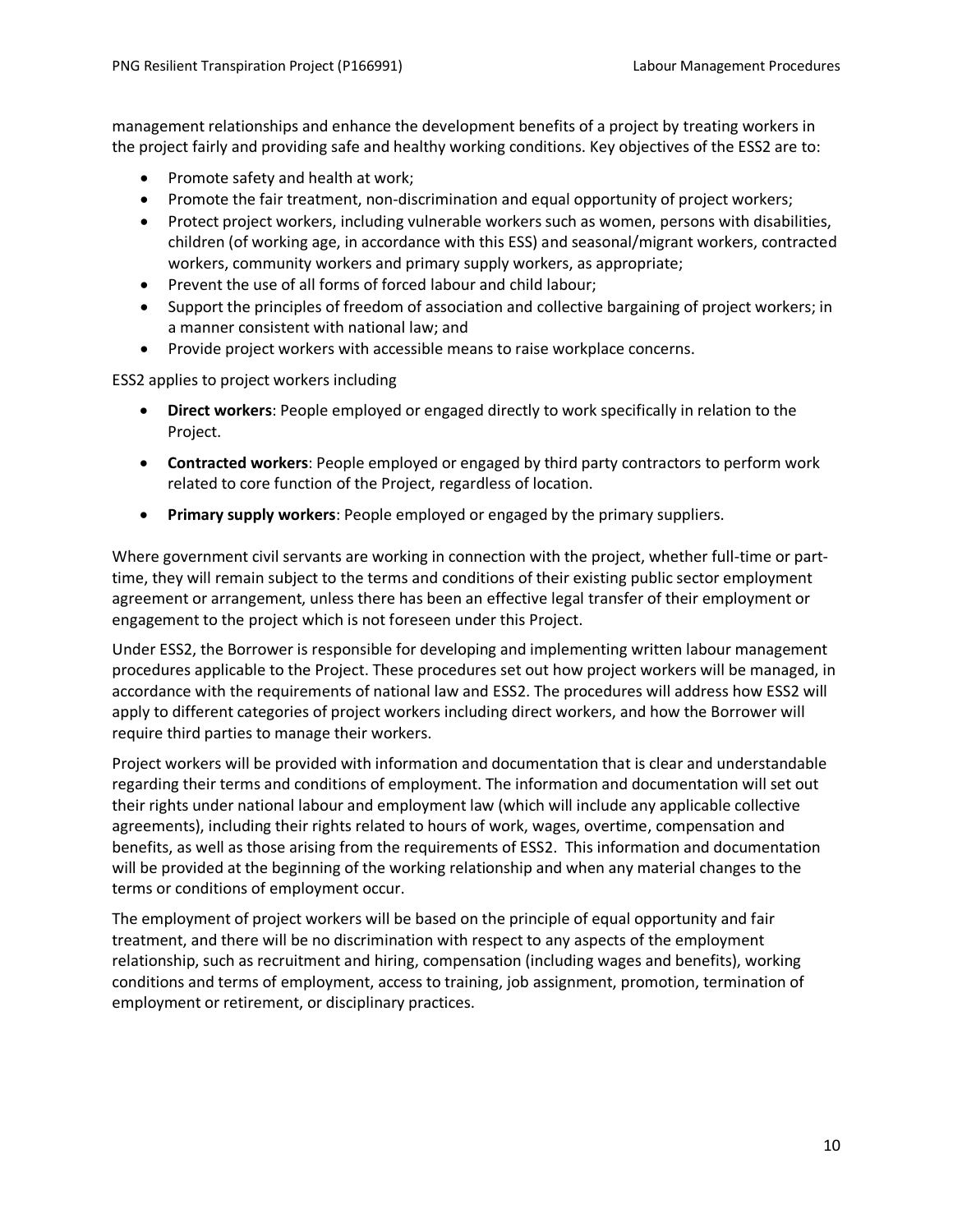# <span id="page-15-0"></span>**5 Roles and Responsibilities**

# <span id="page-15-1"></span>**5.1 Project Implementing Agency**

DOWHH will be responsible for ensuring that project workers engaged to deliver activities are managed in accordance with this LMP.

The DOWHH PIU will be responsible for:

- Implementing these Labour Management Procedures;
- Ensuring that contractors comply with these Labour Management Procedures;
- Monitoring to verify that contractors are meeting labour and OHS obligations toward contracted workers as required by PNG national legislation and ESS2;
- Monitoring contractors and subcontractors' implementation of these Labour Management Procedures;
- Monitoring compliance with OHS standards at all workplaces in line with ESS2;
- Monitoring compliance with COVID-19 related health and safety measures including making workplaces ready for COVID-19;
- Monitoring and implementing training on LMP, OHS and on mitigating the spread of COVID-19 for all Project workers;
- Ensuring that workplace grievance procedures are operational and that workers are informed of its purpose and how to use it;
- Have a system for regular monitoring and reporting on labour and OHS performance; data collection, monitoring, and analysis of the LMP as part of the Project's M&E activity.
- Preparing and submitting reguarly progress reports on the implementation of the LMP to the World Bank.

# <span id="page-15-2"></span>**5.2 Contractors**

Any  $3<sup>rd</sup>$  parties engaged by DOWHH to implement project activities will be responsible for the following:

- Complying with the requirements of the PNG national legislation and these Labour Management Procedures;
- Maintain records of recruitment and employment process of contracted workers;
- Communicate clearly job description and employment conditions to contracted workers;
- Provide workers with evidence of all payments made, including benefits and any valid deductions;
- Providing all contracted workers with health insurance (including coverage for the treatment of COVID-19 infections);
- Maintain records regarding labour conditions and workers engaged under the Project, including contracts, hours worked, remuneration and deductions (including overtime);
- Ensure no child or forced labour is involved in the Project;
- Implement the grievance redress mechanism for workers, maintaining records of any worker grievances including occurrence date, grievance, and date submitted; actions taken and dates; resolution (if any) and date; and follow-up outstanding.
- Have a system for regular review and reporting on labour, and occupational safety and health performance.
- Submitting reports to the DOWHH Director on the implementation of LMP requirements.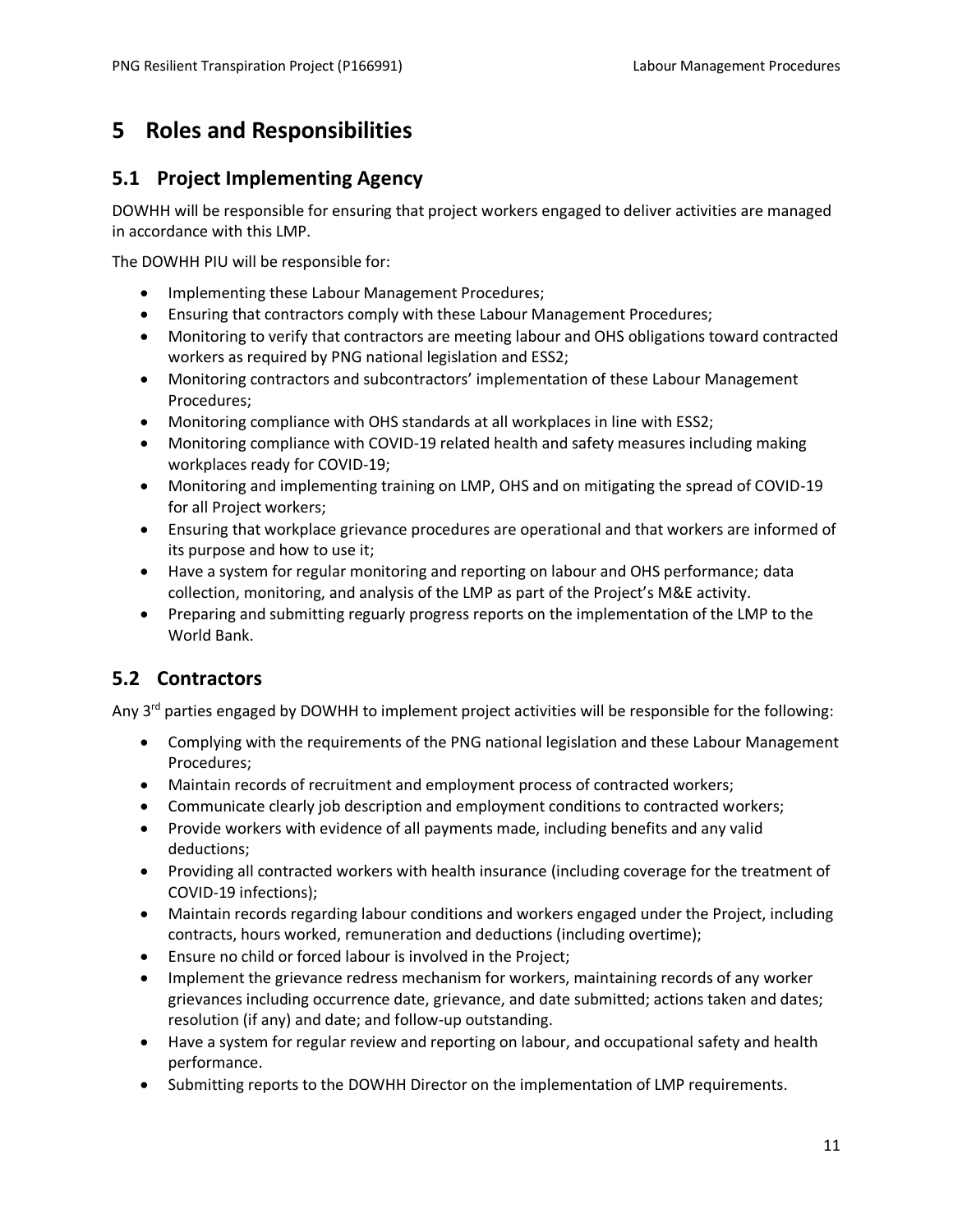These requirements will be outlined in contractual agreements. When contractor(s) are known after the beginning of Project implementation, these Labour Management Procedures can be updated to include additional details about companies, hired workforce and others, as deemed necessary.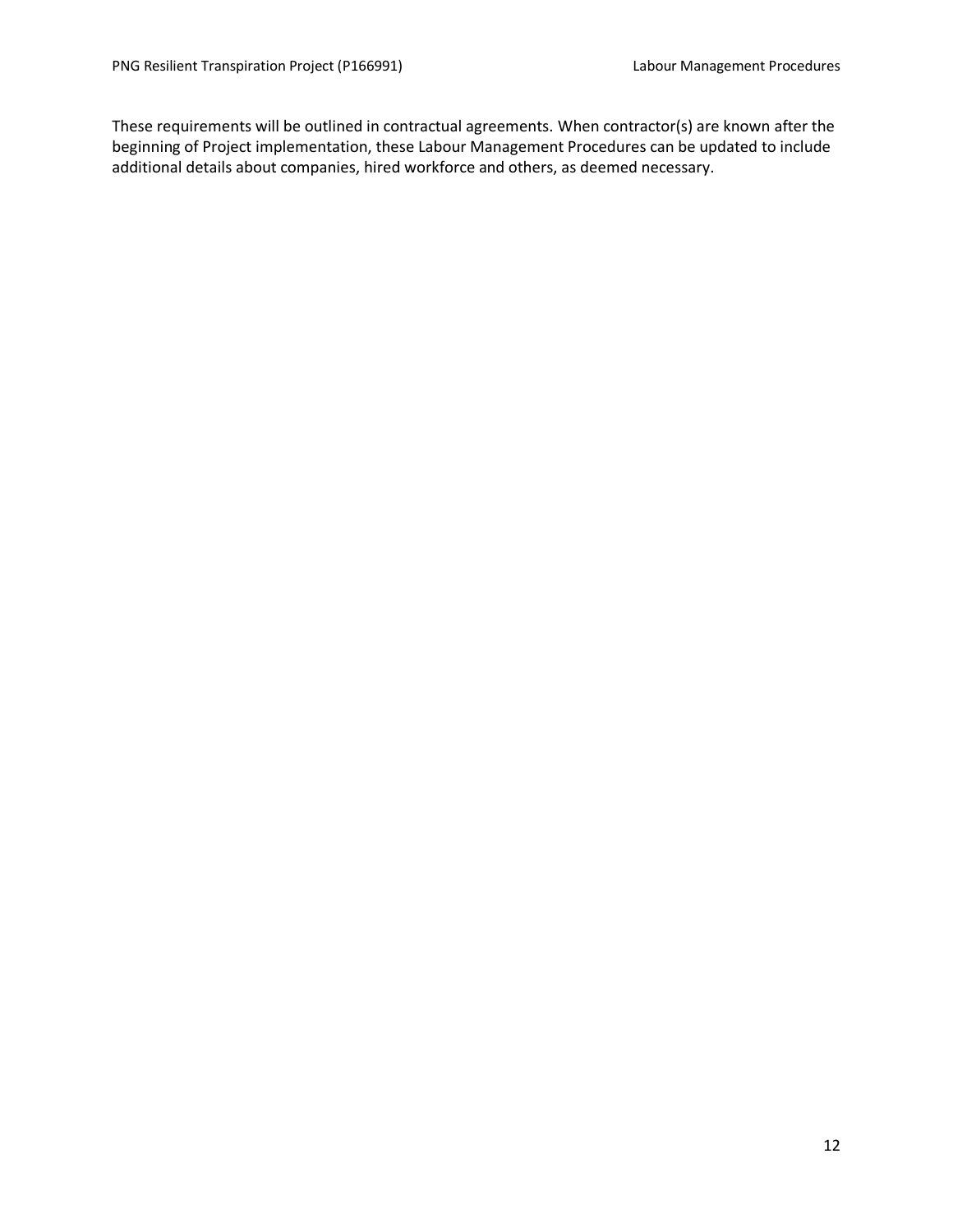# <span id="page-17-0"></span>**6 Labour policies and procedures**

# <span id="page-17-1"></span>**6.1 Employment principles**

The employment of Project workers will be based on the principles of non-discrimination and equal opportunity. There will be no discrimination with respect to any aspects of the employment relationship, including recruitment, compensation, working conditions and terms of employment, access to training, promotion or termination of employment. The following measures will be monitored by the Implementing Agency and Employers Project Manager (EPM) to ensure fair treatment of all employees:

- Recruitment procedures will be transparent, public and non-discriminatory, and open with respect to ethnicity, religion, sexuality, disability or gender;
- Clear job descriptions will be provided in advance of recruitment and will explain the skills required for each post;
- All workers will have written contracts describing terms and conditions of work and will have the contents explained to them. Workers will sign the employment contract;
- Employees will be informed at least two months before their expected release date of the coming termination;
- Depending on the origin of the employer and employee, employment terms and conditions will be communicated in a language that is understandable to both parties;
- In addition to written documentation, an oral explanation of conditions and terms of employment will be provided to workers who may have difficulty understanding the documentation.

# <span id="page-17-2"></span>**6.2 Terms and conditions of employment**

Terms and conditions of direct workers are determined by their individual contracts. All the recruiting procedures should be documented and filed in the folders following the requirements of PNG's labour legislation and the ESS2. The maximum weekly working hours are 44. Requirements and conditions of overtime and leave entitlements are agreed as part of individual contracts.

As the Implementing Agency, DOWHH will ensure that contractors are aware of and comply with the labour management and OSH policies and procedures outlined in this LMP. Each contractor will submit an assessment of environmental and social risks (including labour risks) associated with all project activities delivered by the contractor (including through the recruitment of volunteers and community workers) and apply risk mitigation measures to demonstrate they have complied with the Project's environmental and social requirements.

The Project's labour requirements are outlined in the sections below.

# <span id="page-17-3"></span>**6.3 Age of employment**

PNG has ratified both the ILO Minimum of Age Convention (C138) and the ILO Worst Forms of Child Labour Convention (C182). According to PNG's Employment Act 1978, the minimum age of employment is 16 years of age. Children between the ages 11 and 16 may be employed in a family business or enterprise provided they have parental permission, medical clearance, and a work permit from a labour office. Persons under the age of 16 may not be employed in any employment or any place or under working conditions that are injurious or likely to be injurious to the health of the person. Under ESS2 children under the age of 14 cannot be employed, not even in light work.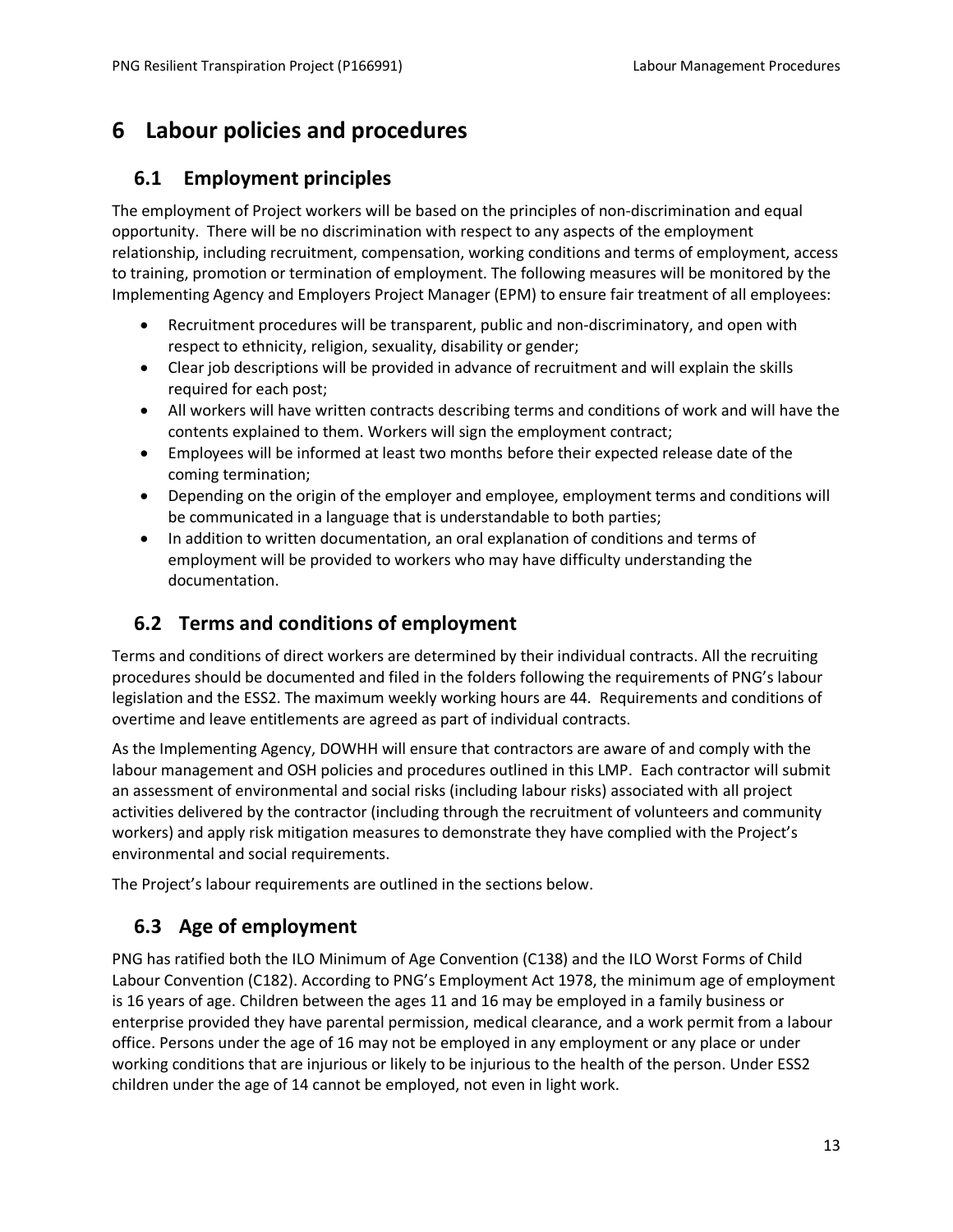Given the nature of the Project and required workforce, all direct and contracted workers hired for the Project will be over 18. To ensure compliance, all employees will be required to produce a Tax Identification Number (TIN) as proof of their identity and age. Contractors and subcontractors will be required to receive approval for the specific procedures they will use to verify the ages of job applicants.

If a child under the minimum age is discovered working on the project, measures will be taken to immediately terminate the employment or engagement of the child in a responsible manner, taking into account the best interest of the child.

# <span id="page-18-0"></span>**6.4 Occupational Health and Safety**

With work under the Project being outside the scope of PNG's Industrial Safety, Health and Welfare Act of 1961, the OHS measures of the Project will include the requirements of the relevant sections of ESS2. Specifically, the OHS measures will be designed and implemented to address:

- identification of potential hazards to project workers, particularly those that may be lifethreatening;
- provision of preventive and protective measures, including modification, substitution, or elimination of hazardous conditions or substances;
- training of project workers and maintenance of training records;
- documentation and reporting of occupational accidents, diseases and incidents;
- emergency prevention and preparedness and response arrangements to emergencies; and
- remedies for adverse impacts such as occupational injuries, deaths, disability, and disease.

ESS2 requires that all parties who employ or engage project workers will develop and implement procedures to establish and maintain a safe working environment, including that workplaces, machinery, equipment, and processes under their control are safe and without health risk. Such parties will actively collaborate and consult with project workers in promoting understanding, and methods for, implementation of OHS requirements, as well as in providing information to project workers, training on occupational safety and health, and provision of personal protective equipment without expense to the project workers.

Project workers will receive OHS training at the start of their employment or engagement, and thereafter regularly and when changes are made in the workplace, with records of the training kept on file. Training will cover the relevant aspects of OHS associated with daily work, including the ability to stop work without retaliation in situations of imminent danger (as set out in paragraph 27 of ESS2) and emergency arrangements.

Workplace processes will be put in place for project workers to report work situations that they believe are not safe or healthy, and to remove themselves from a work situation that they have reasonable justification to believe presents an imminent and serious danger to their life or health. Project workers who remove themselves from such situations will not be required to return to work until necessary remedial action to correct the situation has been taken. Project workers **will not** be retaliated against or otherwise subject to reprisal or negative action for such reporting or removal.

Project workers will be provided with facilities appropriate to the circumstances of their work, including access to canteens, hygiene facilities, and appropriate areas for rest. Where accommodation services are provided to project workers, policies will be put in place and implemented on the management and quality of accommodation to protect and promote the health, safety, and well-being of the project workers, and to provide access to or provision of services that accommodate their physical, social, and cultural needs.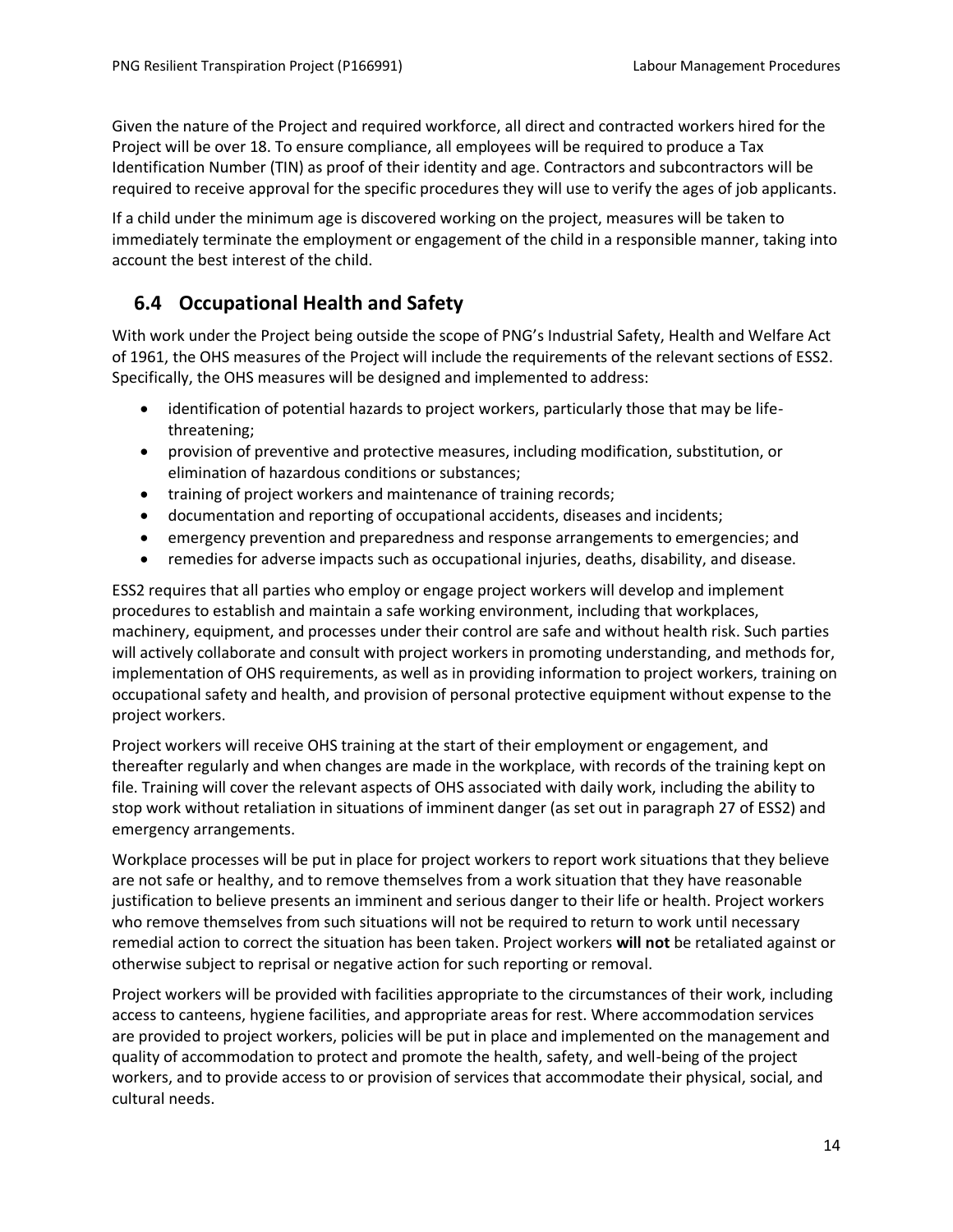As the Implementing Agency, the responsible DOWHH manager will ensure that the requirements listed above are followed by all employers of Project workers. The responsible manager of the PIU will ensure effective methods are put in place for responding to identified hazards and risks, establishing priorities for taking action and evaluating outcomes.

A system for regular review of occupational safety and health performance and the working environment will be put in place and include identification of safety and health hazards and risks, implementation of effective methods for responding to identified hazards and risks, setting priorities for taking action, and evaluation of results.

Occupational health and safety risk for road works will be managed via the implementation of the ESIA and this LMP

# <span id="page-19-0"></span>**6.5 Sexual Exploitation and Abuse and Sexual Harassment**

Papua New Guinea ratified the Convention on the Elimination of All Forms of Discrimination Against Women (CEDAW) in 1995. By ratifying CEDAW, PNG has committed to ensuring that the principles for equality are adhered to and that discriminatory practices including sexual exploitation and abuse and sexual harassment are abolished.

Government agencies are required to implement the Papua New Guinea's [Public Service Gender](https://pngdpm-web.s3.amazonaws.com/documents/doc_GESIPolicyv14210113.pdf)  [Equality and Social Inclusion Policy \(GESI\) 2013.](https://pngdpm-web.s3.amazonaws.com/documents/doc_GESIPolicyv14210113.pdf) This Policy promotes equity and inclusiveness in the public sector and encourages respectful relations at the workplace. This is used as a guidance for this Project. GESI calls for the development of workplace gender violence plans which includes best practice responses from management, ways to respond to reports of workplace harassment, referral processes to support agencies, and appropriate discipline or legal actions against perpetrators. The Implementing Agencies will include provisions to prevent sexual exploitation and sexual harassment (SEA/SH) in the contracts, partnership and other forms of agreements with contractors and implementing partners.

Provisions to prevent sexual exploitation and abuse and sexual harassment will be included in Codes of Conduct (refer Annex A) for all direct workers (consultants) and contracted workers in line with relevant national laws and legislation and ESS2 requirements.

# <span id="page-19-1"></span>**6.6 COVID-19 safety**

This section sets out the procedures which respond to the specific health and safety issues posed by COVID-19. Due to the nature of this Project, contracted Project workers (specifically the construction workforce) will likely need to be accommodated together for the duration of the road reconstruction period/ labour camps required.

Outside of the construction workforce, much of the work of Project workers, both direct and contracted, will take place in office environments where the advice of the PNG government and the WHO to make workplaces COVID-safe will be followed. Workers are particularly vulnerable to COVID-19 transmission outside of the office such as during community outreach/training and awareness activities and field work associated with environmental and social assessments.

The Department of Treasury has published a guide, Treasury Niupela Pasin, outlining the Department of Treasury's approach to operating safely within an environment where COVID-19 is present under the Niupela Pasin. The guide outlines practices put in place by the Department of Treasury to continue to work and operate safely and maintain physical distancing wherever possible. Moreover, the risk of infection at the workplace will be minimised by following WHO's workplace-related advice (see WHO [guidance getting your workplace ready for COVID-19\)](https://www.who.int/docs/default-source/coronaviruse/getting-workplace-ready-for-covid-19.pdf).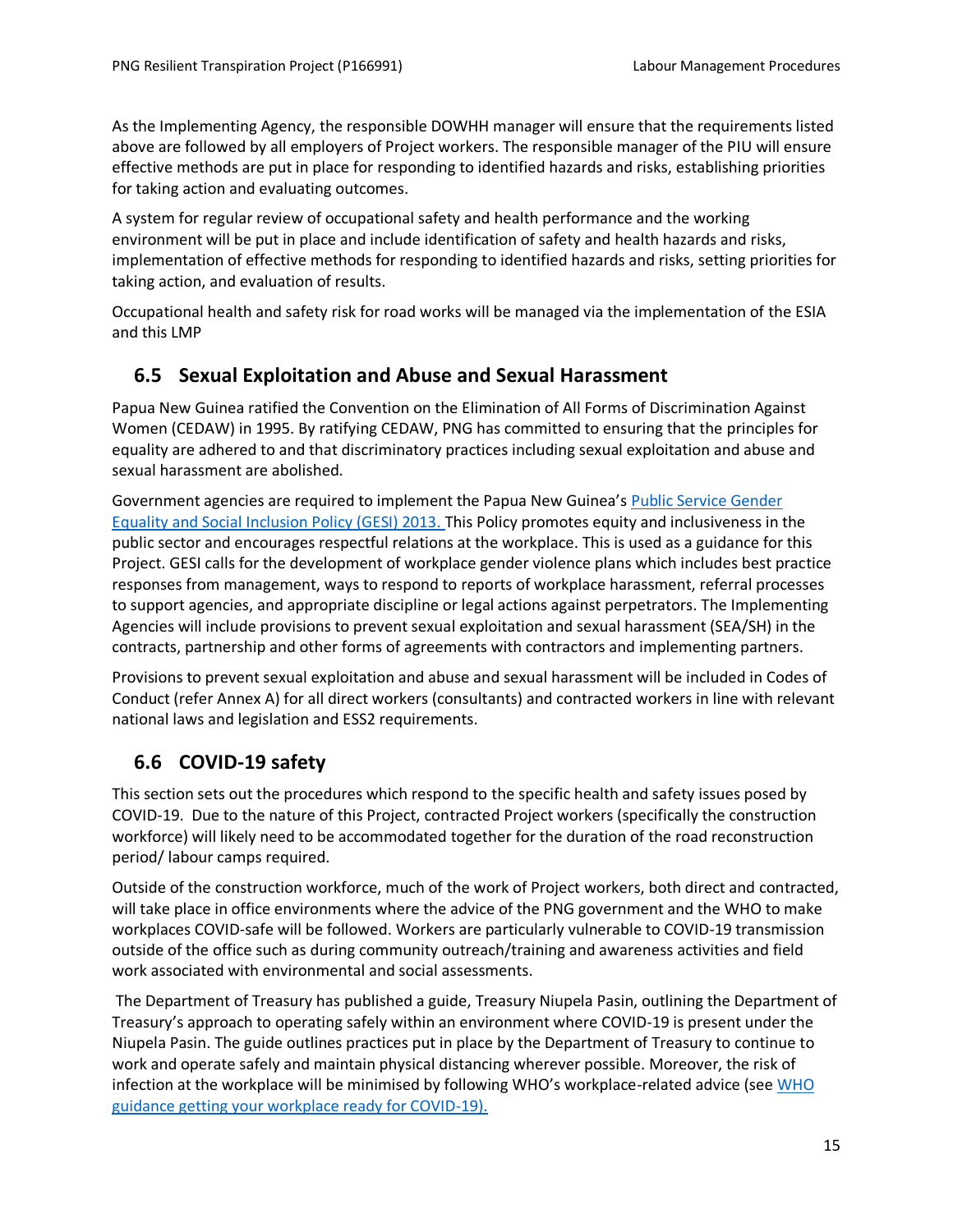The Project's SEP includes a COVID-19 Safety Protocol entailing principles and approaches to mitigate the risk of COVID-19 transmission during the conduct of face-to-face consultation and engagement activities during project implementation.

The Protocol follows PNG national guidelines, and good international industry practice including WHO and World Bank guidelines. The Project will ensure that all project workers including government, contractors, sub-contractors and consultants undertake regular COVID-19 risk awareness and mitigation training and commit, through the project's code of conduct, to managing COVID-19 risks associated with project activities. National guidelines are outlined in the National Department of Health's Papua New [Guinea Emergency Preparedness and Response Plan Coronavirus Disease 2019](https://www.health.gov.pg/covid19/PNGEPRPCOVID19.pdf) which is a live document. Project workers will also follow the procedures that are regularly updated by the Joint Agency Task Force under the National Control Centre for COVID-19 (see [https://covid19.info.gov.pg/\)](https://covid19.info.gov.pg/).

All Project workers will receive training on COVID-19 prevention, social distancing measures, hand hygiene, cough etiquette and community relations, and guidelines of what to do in case they or someone within their households feels sick or COVID-19 positive. These measures will follow the Project's COVID-19 Protocol (refer SEP) which has been developed based on the National Department of Health and WHO guidelines.

All of these workers will be entitled to paid sick leave from the start of their contracts instead of after six months of employment and the number of sick days will not be limited if they fall sick due to COVID-19 infections. Furthermore, if workers are required to self-isolate after arriving in PNG from abroad or after being in contact with an infected person, they will also be entitled to paid sick leave.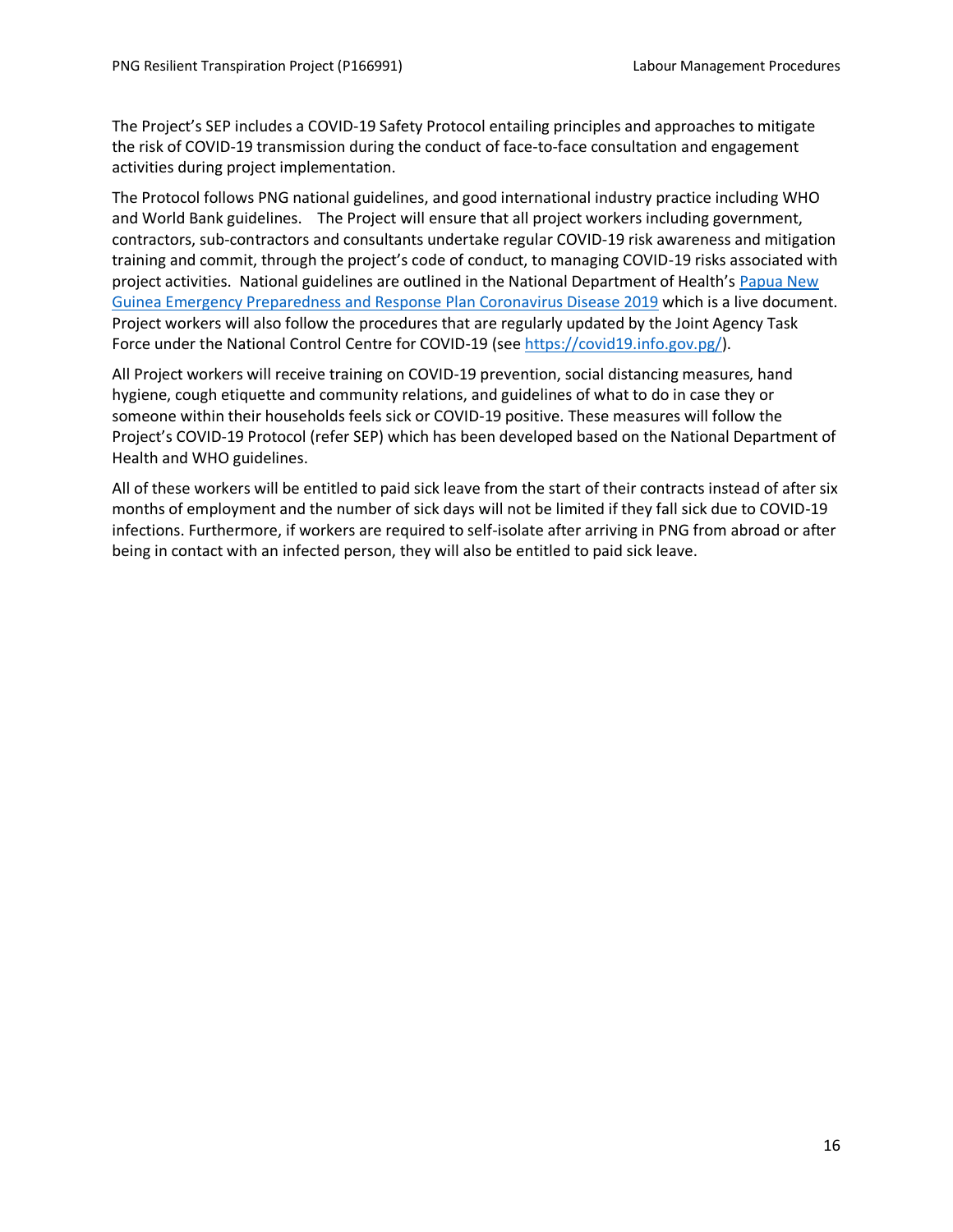# <span id="page-21-0"></span>**7 Contractor management**

Contractors to be engaged to deliver the RT Project will include construction firms and specialist consultant firms. They should follow the requirements of the national legislation and measures described in this document concerning labour management. Subcontractors will include primary suppliers of civil-works related goods and materials (e.g. gravel and sand).

As the Implementing Agency, the responsible DOWHH manager will be responsible for:

- ascertaining that the contracted workers are legitimate and reliable entities and have in place labour management procedures applicable to the project that will allow them to operate in accordance with the requirements of ESS2
- establishing systems for managing and monitoring the performance of contractors in relation to the requirements of ESS2, including incorporating the requirements of ESS2 into contractual agreements with third parties, together with appropriate noncompliance remedies.

Further, DOWHH will manage and monitor the performance of contractors in relation to contracted workers, focusing on compliance by such third parties with their contractual agreements (obligations, representations, and warranties). Labour management records and reports compiled by contractors will include:

- a representative sample of employment contracts or arrangements between third parties and contracted workers;
- records relating to grievances received and their resolution;
- reports relating to safety inspections, including fatalities and incidents and implementation of corrective actions;
- records relating to incidents of non-compliance with national law; and
- records of training provided for contracted workers to explain labour and working conditions and OHS for the Project.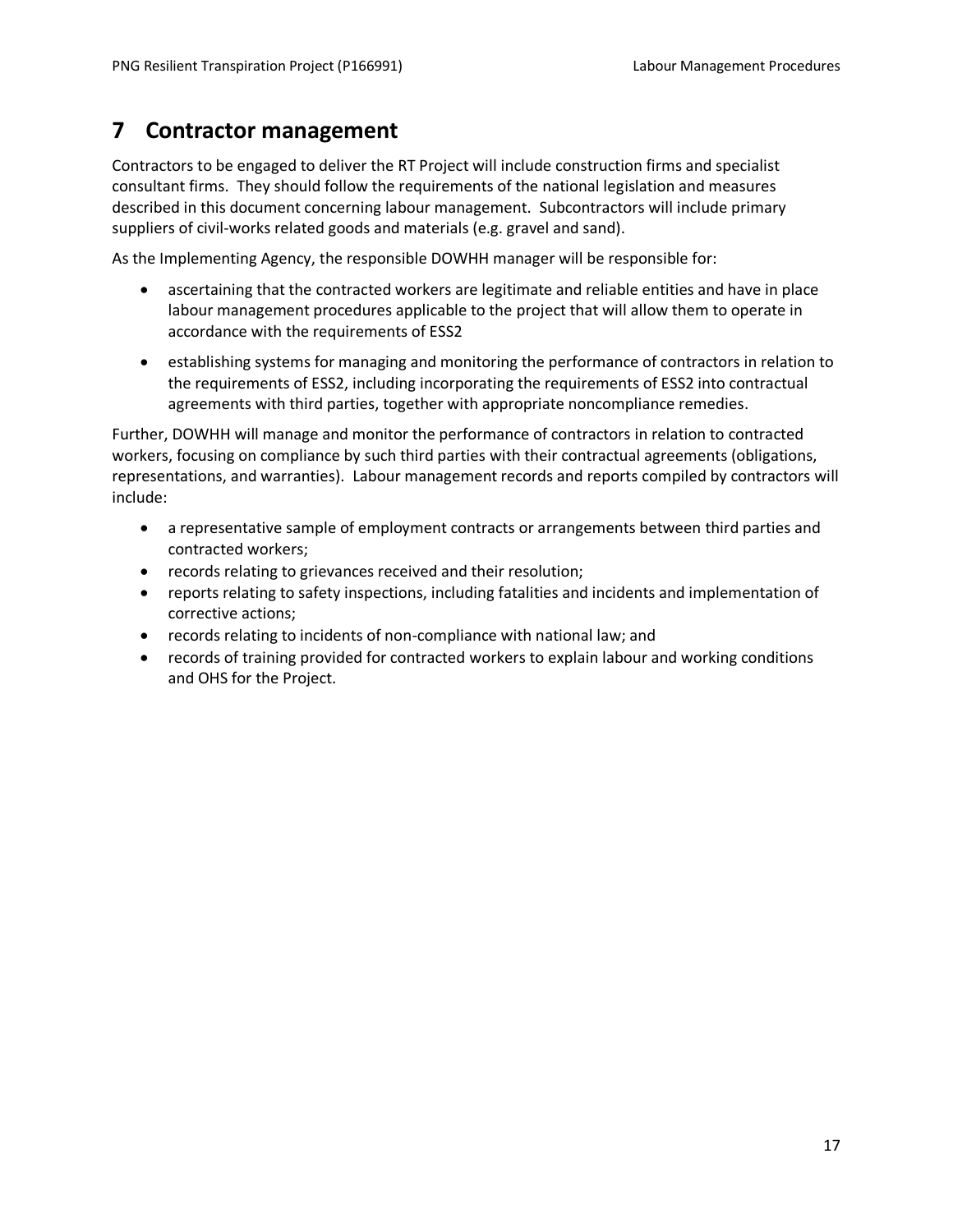# <span id="page-22-0"></span>**8 Workers' Grievance Redress Mechanism**

The GoPNG through the PNG Public Service Commission has established a complaints process for aggrieved Officers engaged by the public service to lodge grievances relating to the discipline, selection or terms and conditions of employment connected to the National Public Service of Papua New Guinea<sup>5</sup>. All public servants engaged within the scope of the project will be referred to the commission to lodge their grievances through this process.

In addition, DOWHH will implement a Worker Grievance Redress Mechanism (WGRM) as provided in Section 8.2 for workers undertaking activities under their respective components. Contractors engaged by DOWHH will also be required to implement the WGRM and report to DOWHH. Contracted workers can also raise grievances directly with DOWHH.

The WGRM is not an alternative or a substitute to accessing the legal system for receiving and handling grievances. Nevertheless, all workers at all times have the right to access judicial or administrative remedies that are available under the PNG law or through existing arbitration procedures. While all workers always have the right to access the legal system, the purpose of establishing a WGRM is to provide an accessible and practical means to mediate and seek appropriate solutions to labour-related grievances, without escalating to higher stages wherever possible.

# <span id="page-22-1"></span>**8.1 Worker Grievance Redress Mechanism for direct workers (consultants)**

DOWHH will allocate sufficient resources within the PIU to implement the WGRM which will require:

- 1. The appointment of a DOWH officer to serve as a Grievance Focal Point (GFP) to file grievances of direct workers (consultants). The complainant may report their grievance in person, by phone, text message, mail or email (including anonymously if required). The GFP will be responsible to coordinate with relevant departments/organisations and persons to facilitate addressing these grievances. If the issue cannot be resolved at the level of the GFP within seven working days, it will be escalated to the Director DOWHH. The GFP will review the grievance records monthly and report on the grievances, response time and resolution status in a quarterly report to the World Bank.
- 2. The Director DOWHH will aim to resolve the grievance in three weeks or less. The PMU Grievance Focal Point (GRP) will log details of the issue and resultant resolution status.

# <span id="page-22-2"></span>**8.2 Worker Grievance Redress Mechanism for contracted workers**

The WGRM for contracted workers will operate as follows:

- 1. The complainant may report their grievance in person, by phone, text message, mail or email (including anonymously if required) to the relevant contractor as the initial focal point for information and raising grievances. For complaints that are satisfactorily resolved at this stage, the incident and resultant resolution will be logged and reported to the PIU Grievance Focal Point (GRP).
- 2. Where the complaint is not resolved, or the response is not satisfactory, the GFP will refer it to the Director DOWHH for further action or resolution.

<sup>5</sup> Refer to http://www.psc.gov.pg/~pscgovpg/legislation-policies/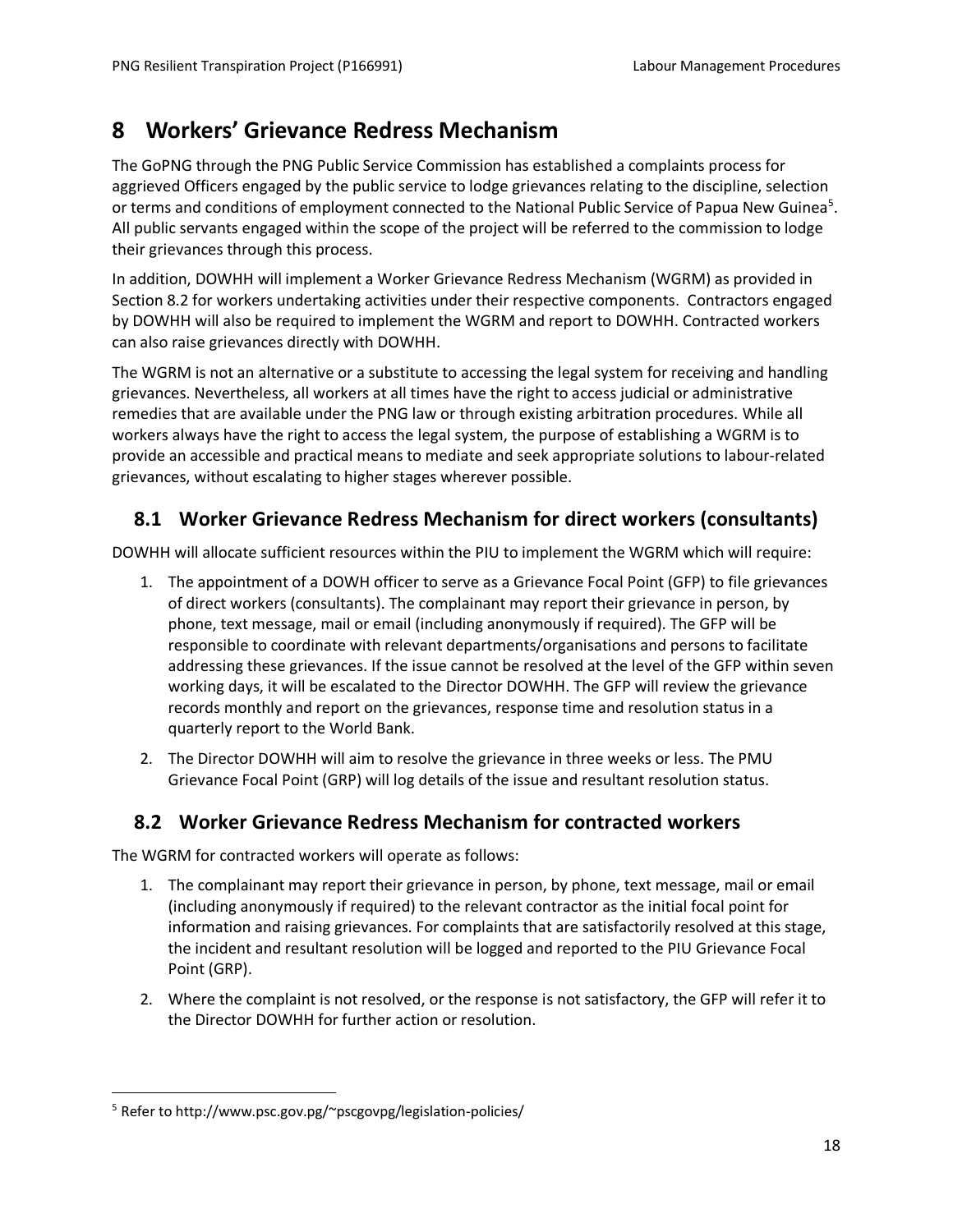3. The Director DOWHH will aim to resolve the grievance in three weeks or less. The GRP will log details of the issue and resultant resolution status.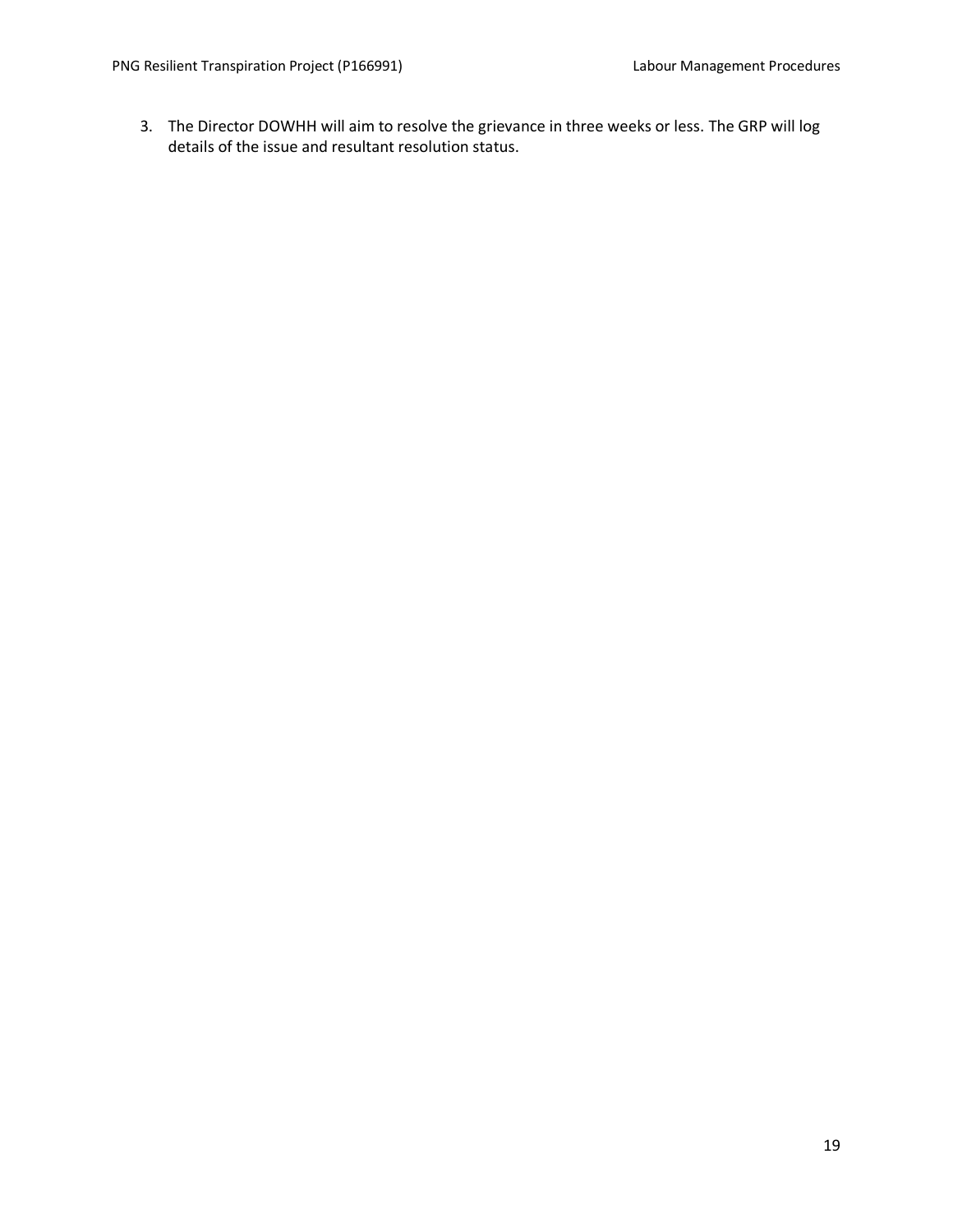# <span id="page-24-0"></span>**Annex A Guidance for Codes of Conduct for Direct Workers (civil servants and consultants) and Contracted Workers**

A satisfactory code of conduct will contain obligations on all direct workers and contracted works that are suitable to address the following issues, as a minimum. Additional obligations may be added to respond to particular concerns of the work site (e.g. civil works and transport safety, etc) or to specific project requirements. The code of conduct shall contain a statement that the term "child" / "children" means any person(s) under the age of 18 years.

The issues to be addressed include:

- 1. Compliance with applicable laws, rules, and regulations
- 2. Compliance with applicable health and safety requirements to protect the local community (including vulnerable and disadvantaged groups), the Employer's and Project Manager's personnel, and the Contractor's personnel, including sub-contractors and day workers, (including wearing prescribed personal protective equipment, preventing avoidable accidents and a duty to report conditions or practices that pose a safety hazard or threaten the environment)
- 3. The use of illegal substances
- 4. Non-Discrimination in dealing with the local community (including vulnerable and disadvantaged groups), the Employer's and Project Manager's personnel, and the Contractor's personnel, including sub-contractors and day workers (for example on the basis of family status, ethnicity, race, gender, religion, language, marital status, age, disability (physical and mental), sexual orientation, gender identity, political conviction or social, civic, or health status)
- 5. Interactions with the local community(ies), members of the local community (ies), and any affected person(s) (for example to convey an attitude of respect, including to their culture and traditions)
- 6. Sexual harassment (for example to prohibit use of language or behaviour, in particular towards women and/or children, that is inappropriate, harassing, abusive, sexually provocative, demeaning or culturally inappropriate)
- 7. Violence including sexual, gender or sorcery-based violence (for example acts that inflict physical, mental or sexual harm or suffering, threats of such acts, coercion, and deprivation of liberty)
- 8. Exploitation including sexual exploitation and abuse (for example the prohibition of the exchange of money, employment, goods, or services for sex, including sexual favours or other forms of humiliating, degrading behaviour, exploitative behaviour or abuse of power)
- 9. Protection of children (including prohibitions against sexual activity or abuse, or otherwise unacceptable behaviour towards children, limiting interactions with children, and ensuring their safety in project areas)
- 10. Sanitation requirements (for example, to ensure workers use specified sanitary facilities provided by their employer and not open areas)
- 11. Avoidance of conflicts of interest (such that benefits, contracts, or employment, or any sort of preferential treatment or favours, are not provided to any person with whom there is a financial, family, or personal connection)
- 12. Respecting reasonable work instructions (including regarding environmental and social norms)
- 13. Protection and proper use of property (for example, to prohibit theft, carelessness or waste)
- 14. Duty to report violations of this Code